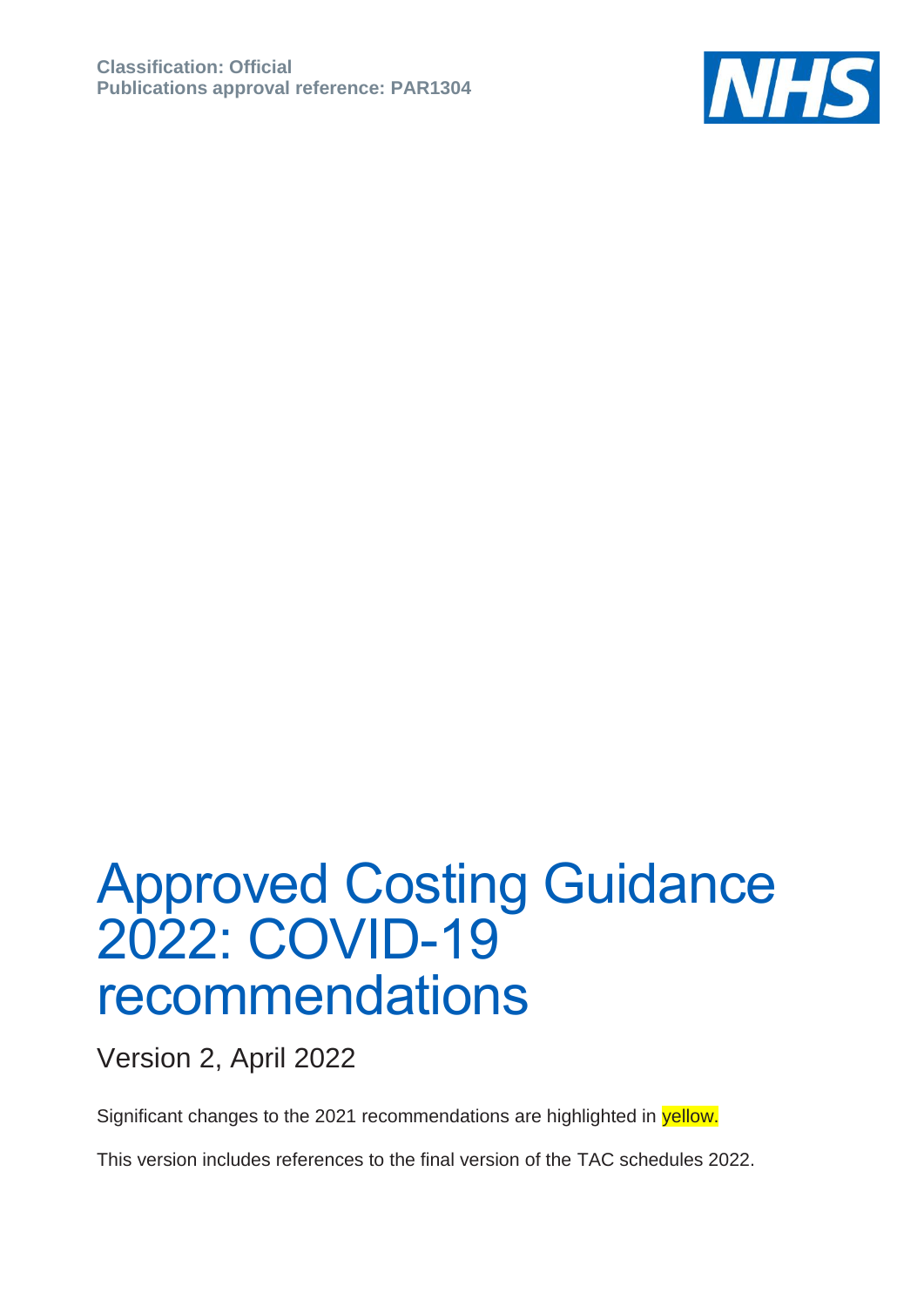### **Contents**

| Appendix 1: Exceptional units and own patient care 18 |  |
|-------------------------------------------------------|--|
|                                                       |  |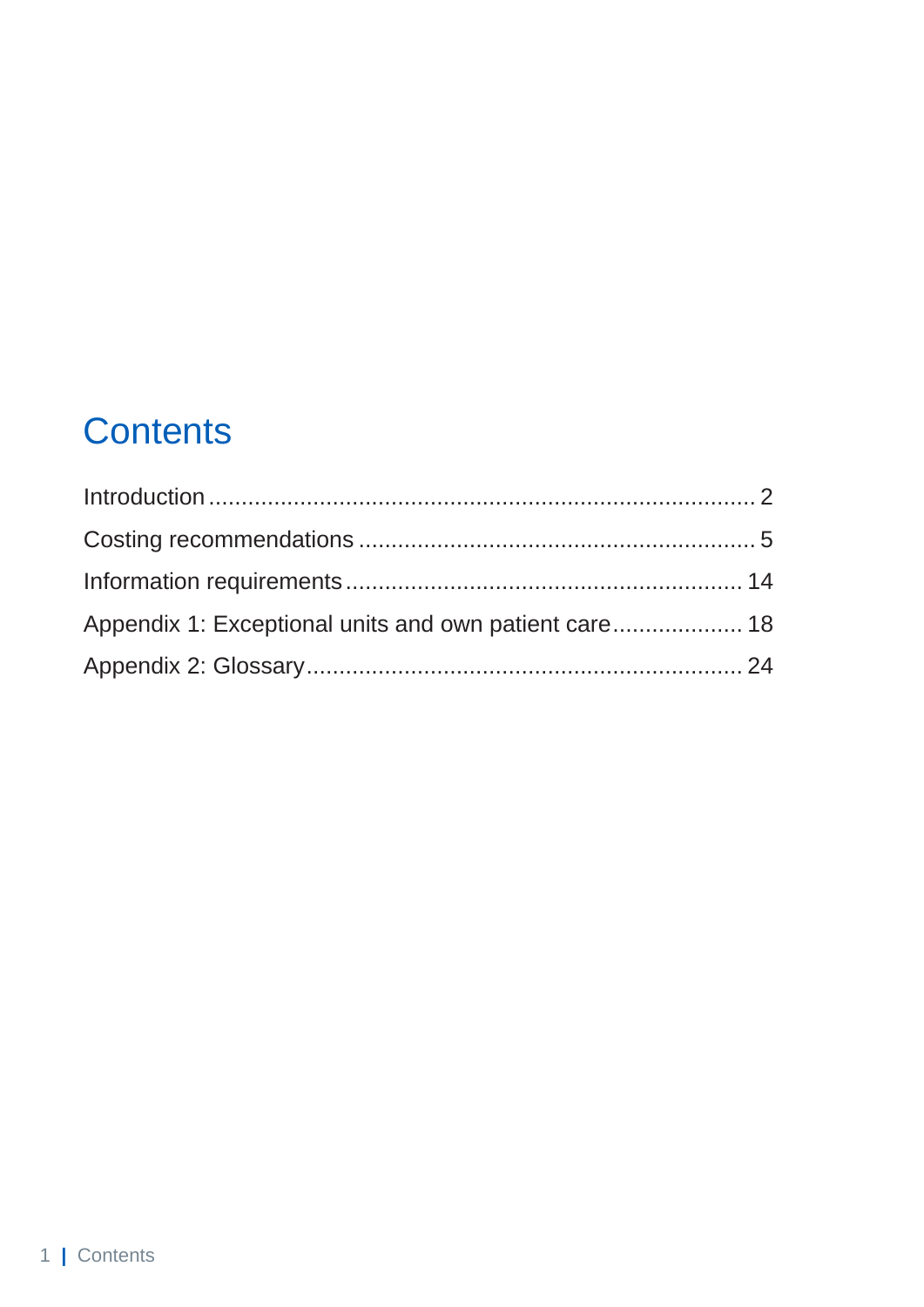## <span id="page-2-0"></span>Introduction

- 1. The National Cost Collection (NCC) is a requirement of the provider licence, and providers need to make a cost submission that follows the Approved Costing Guidance (ACG). The NHS response to COVID-19 places significant pressures on the costing process, including difficulties tracing costs in the general ledger, a lack of capacity for clinical and service engagement, and the redeployment and unavailability of costing and informatics staff.
- 2. Given these pressures, for the collection of costs for the 2021/22 financial year, NHS England and NHS Improvement will accept a submission based on an amendment to the costing standards, where the amendment process has been clearly prioritised and where decisions about changed areas have been documented in the Integrated Costing Assurance Log (ICAL). 1
- 3. This document focuses on the financial year 2021/22 for collection in 2022 for acute, mental health, community and ambulance services, plus any adjustments included in the Month 12 Audited Submission of the Provider Finance Return (PFR), which is used for the final accounts. Significant changes to the 2021 recommendations are highlighted in **yellow**. Thank you to everyone who contributed to this guidance.
- 4. Alongside this, we are publishing a summary of key information and a [recommendations checklist](https://www.openlearning.com/nhs/courses/costing-improvement/covid_19_guidance_2021_22/?cl=1) on the [Open Learning online learning platform](https://www.openlearning.com/nhs/courses/costing-improvement/faqs/?cl=1) (OLP).
- 5. **If changes to the final accounts templates or guidance impact the cost collection or this guidance, they will be covered in [the frequently asked](https://www.openlearning.com/nhs/courses/costing-improvement/faqs/?cl=1)  questions (FAQs) [on the OLP](https://www.openlearning.com/nhs/courses/costing-improvement/faqs/?cl=1)**
- 6. The FAQ will include further information on the treatment of virtual wards (added to the PFR at month 9) and<sup>2</sup> Nightingale hubs (added to the PFR at month 10).

<sup>1</sup> Please keep the documentation in the ICAL concise, so it does not itself become a burden.

<sup>&</sup>lt;sup>2</sup> The virtual wards section in the PFR at M9 was removed in the M12 version.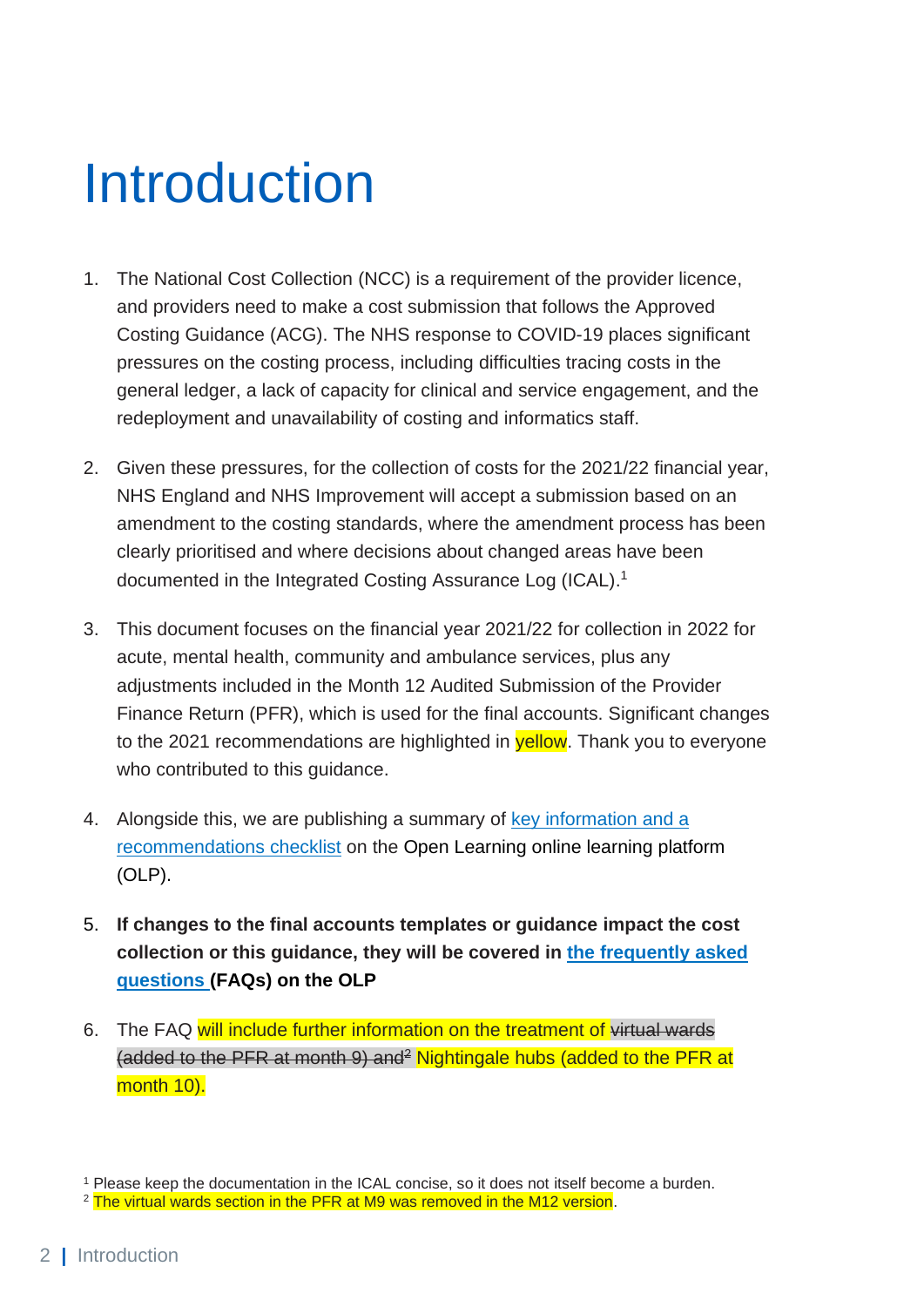- 7. Providers should continue to follow the costing principles of materiality, engagement and data and information, while retaining transparency and consistency throughout the costing process and reporting.
- 8. In parallel with the National Cost Collection, organisations submit specified incremental costs of COVID-19 services to NHS England and NHS Improvement as part of the regular monthly PFR, so these costs are known and validated monthly at the local level.
- 9. The final accounts will use the Month 12 Audited Submission of the PFR: this document should be used for the COVID-19 exclusions in the costing system and shown in the reconciliation.
- 10. For the patient-level and average cost per unit costing processes described below, we are recommending amendments to:
	- adjust the costing process to maintain reasonable data quality
	- understand reporting structures
	- treat exceptional costs consistently.
- 11. Recommendations are listed in this document as numbered action points. Where possible, existing costing standards, reporting structures and terminology are used. Action points are also listed in the accompanying [COVID-](https://www.openlearning.com/nhs/courses/costing-improvement/covid_19_guidance_2021_22/?cl=1)[19 Recommendations checklist2022](https://www.openlearning.com/nhs/courses/costing-improvement/covid_19_guidance_2021_22/?cl=1) on the OLP as well as the [FAQs.](https://www.openlearning.com/nhs/courses/costing-improvement/faqs/?cl=1)
- 12. Trusts should follow the collection guidance for the relevant sector. This includes submitting the relevant PLICS files (as mandated) and the National Cost Collection workbook for the rest of the services provided.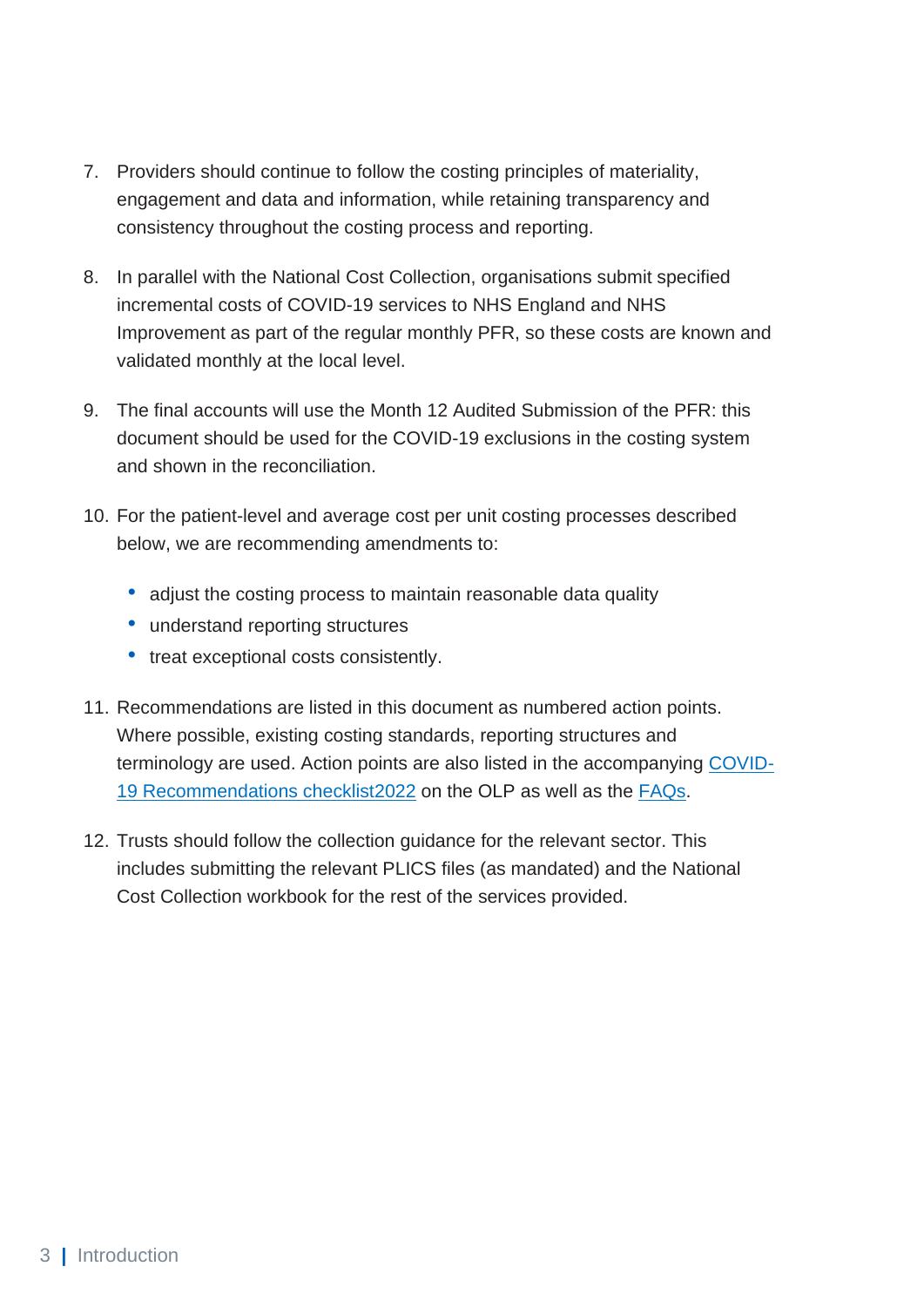### Our support offer

- 13. There are many ways to contact us and National Cost Collection partners for support in delivering these recommendations.
- 14. Please keep in contact by emailing [costing@england.nhs.uk](mailto:costing@england.nhs.uk) to ensure we understand your local situation, especially if you face significant difficulties.
- 15. We also offer:
	- one-on-one contact with providers through the 'Coffee and Connect' initiative
	- the facilitation of a peer-to-peer buddying scheme
	- costing standards and collection surgeries (at least three times weekly) to deal with specific provider queries, increasing to daily call surgeries during the collection window
	- the monthly Costing Newsletter
	- 'Ask the Senior Leadership Team' a monthly opportunity to pose questions
	- regular webinars and costing learning sessions (CLS).
- 16. Frequently asked questions are posted on the [Open Learning Platform](https://www.openlearning.com/nhs/courses/costing-improvement/faqs/) weekly.
- 17. For detailed technical issues and all other queries, we offer email support at [costing@england.nhs.uk](mailto:costing@england.nhs.uk)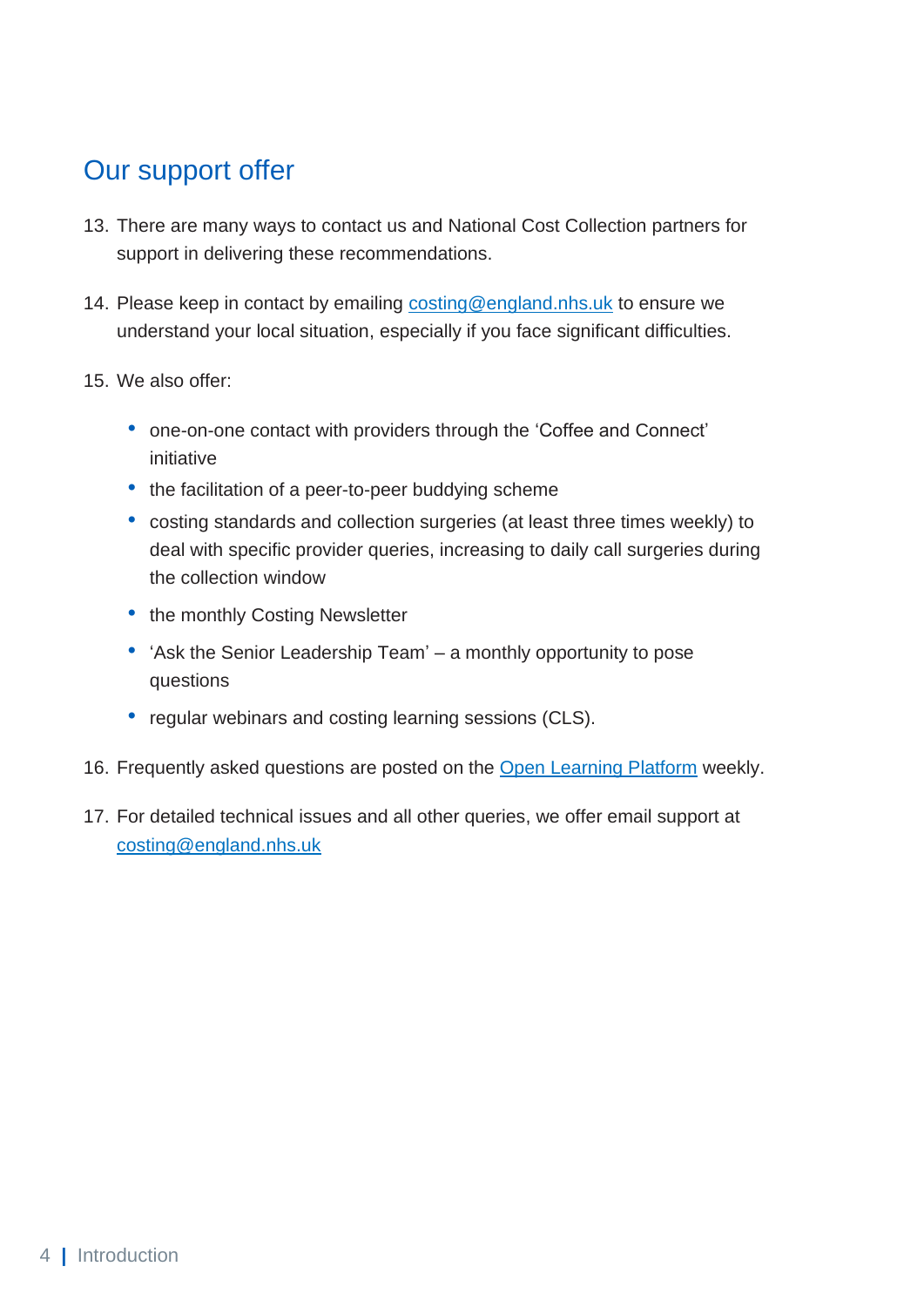## <span id="page-5-0"></span>Costing recommendations

### The costing process

- 18. The National Cost Collection 2020 COVID-19 recommendations gave a range of possible adjustments to process and exclusions from own patient care for the National Cost Collection. These were updated for the 2020/21 financial year to reflect minor changes to the structure of reporting COVID-19 costs in the PFR.
- 19. This document has been further updated with feedback from stakeholders, including themes taken from ICAL and other responses as part of the 2019/20 and 2020/21 National Cost collections.
- 20. The stakeholders have required that the National Cost Collection 2021/22 data should be prepared as accurately as possible and should **include the cost of own patient care** during the period impacted by COVID-19.
- 21. This cost, however, should not be inflated by the cost of national and regional units such as decommissioning the NHS Nightingale hospitals.
- 22. **There should not be any adjustment to the cost quantum for lost activity**.
- 23. The stakeholder feedback also produced the following findings:
	- The structure of the standards and collection is able to show resources and activities appropriate to the care given, and the ICD10 codes and new healthcare resource group (HRG) codes for COVID-19 can identify patients in acute (and in some community) providers. Therefore, there is no need to materially change the implementation of the standards or the collection.
	- The nature of the NHS response to COVID-19 (eq significant and sudden increases in ICU capacity, separation of patient care into COVID-19 and non-COVID-19 services, and ongoing care for the long-term impact) has impacted how costs are allocated and monitored by trusts. In particular, costing practitioners report that where resources are redeployed internally, the general ledger is not always updated in the usual way, including bank and agency spend not being aligned with the appropriate budget. This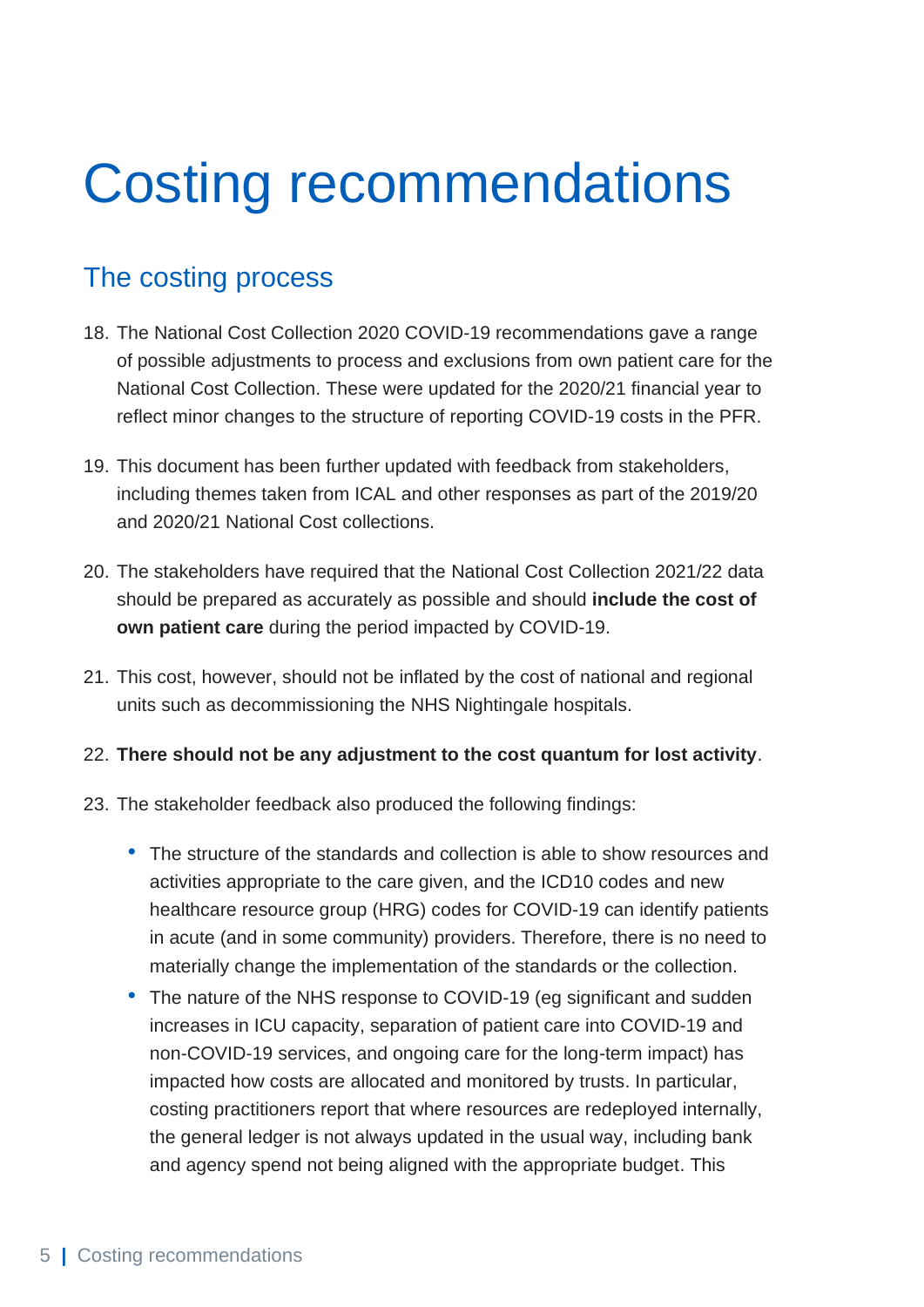means that costing practitioners may not have the underlying information needed to prepare precise patient-level costs.

- Clinical engagement and service manager input in costing remains limited, so the usual costing sense checks are less likely to be completed.
- Providers may have paused their annual costing plans for routine updates and developments, including delays to the work for the next year on the transition path.
- Cancellation of elective work will have increased the cost of remaining operations in theatres. The aggregate level, pseudonymised data dashboard from the exception quarterly collection has been published on the [OLP](https://www.openlearning.com/nhs/courses/costing-improvement/1607594847025/eqc_data_sharing_dashboard/?cl=1) and may be useful when trying to validate unusual changes in your unit price.
- In some trusts, COVID-19 cases did not immediately make use of redeployed resources, so they were underutilised (eg extra but unused critical care beds).
- Costing and information staff may have been or be off sick, isolating or redeployed to other areas.
- 24. The recommendations/actions (see paragraph 33 and following) should be prioritised and applied appropriately, with providers documenting that process. Factors in prioritisation are likely to include the availability of internal staff and software suppliers.
- 25. We also provide the recommendations on the OLP summarised as a checklist [checklist.](https://www.openlearning.com/nhs/courses/costing-improvement/covid_19_guidance_2021_22/?cl=1)
- 26. The amended costing process decisions should be recorded in the template for COVID-19 amendments, now added to the ICAL. This does not need to be shared with us when costs are submitted for the 2021/22 National Cost Collection, but you should still retain this information for your governance process and for reference if your organisation is selected for a Costing Assurance Process (CAP) visit.

### Exceptional expenditure

27. We recognise that expenditure on services has changed due to the COVID-19 pandemic. Where this expenditure relates to a provider's own patient care cost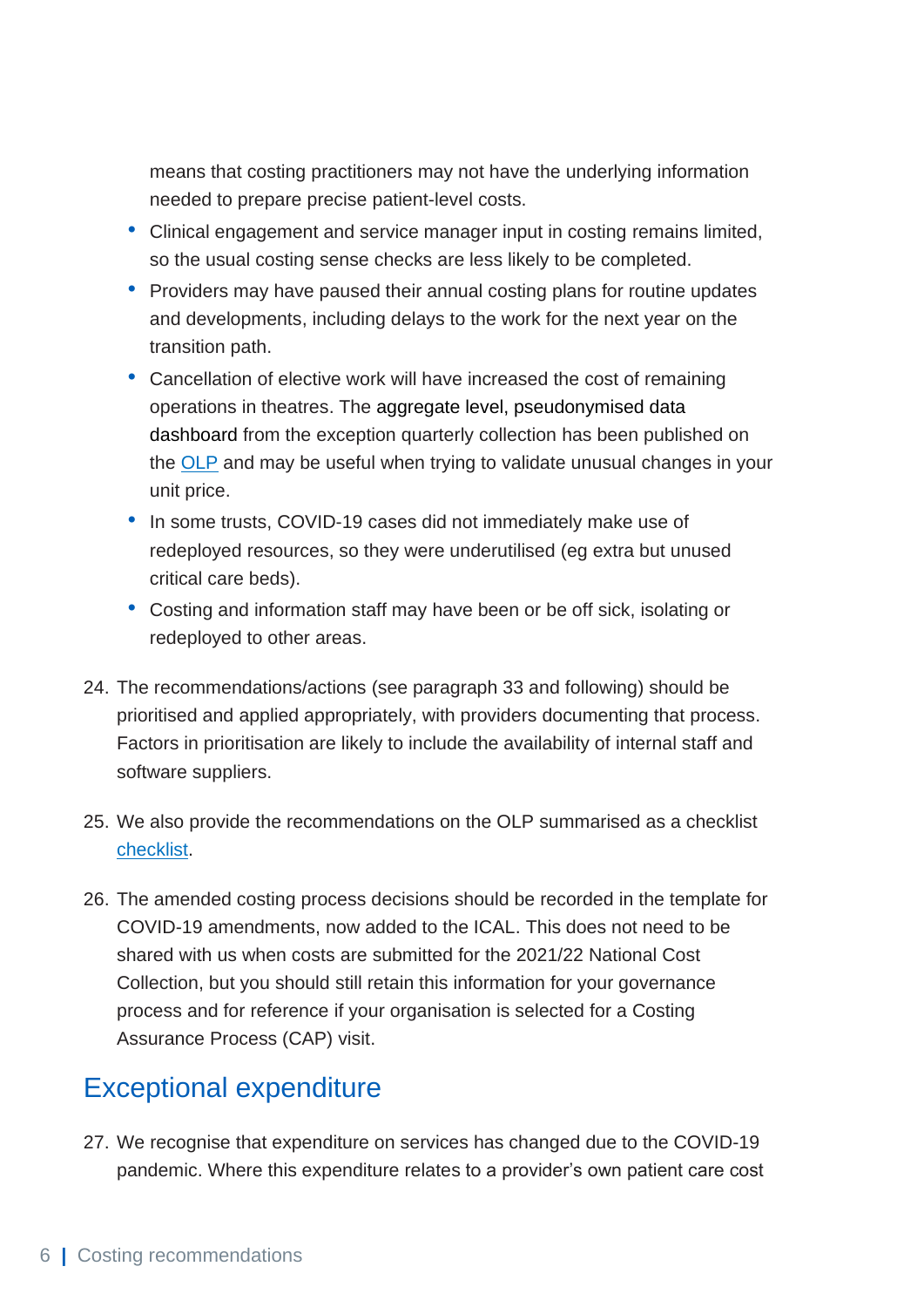group, they should be included in the cost of patient care, to show the cost of the current services.

- 28. There is, however, a type of expenditure that does not relate to a provider's own patient care and should not be included in the own patient care cost group. These 'exceptional units/services' should be reported as an exclusion in the National Cost Collection reconciliation statement regardless of how they have been reported in previous years.
- 29. The value of the exceptional units/services excluded should reconcile to the COVID-19 tabs in the Month 12 Audited Submission of the PFR 2021/22. The tabs required for the reconciliation are named:
	- 10a1. COVID 19 In Envelope
	- 10a2. COVID 19 Outside Envelope
	- 10a4. COVID\_19 Nightingale Testing

• 10a3 Nightingale hubs (PFR codes now available in Appendix 1)

- 10c. Independent Sector spend (see section on 'part costs' below)
- 30. On the PFR tabs, both types of expenditure to support the pandemic service changes are shown. We have defined the costs on these tabs as exceptional units/services or own patient care costs. The two groups are separated in Appendix  $1<sup>3</sup>$  so the cost of the organisation's own patient care can be clear, and not inflated by the cost of caring for other patients.
- 31. Exceptional units/services should be reported as an authorised adjustment in the National Cost Collection reconciliation as part of the expenditure value on line OEADJ07 Final Accounts - FAQ Adjustment 1. The income relating to COVID-19 services will be shown on line OEADJ08 Final Accounts - FAQ Adjustment 2.
- 32. The exceptional units/services costs shown in Appendix 1 and as reported on the COVID-19 tabs of the PFR include:

• decommissioning of COVID-19 services and the establishment of Nightingale hubs

<sup>&</sup>lt;sup>3</sup> Please note: Appendix 1 has been updated to follow changes to the 2021/22 M6 PFR. There may be further changes for the M12 PFR.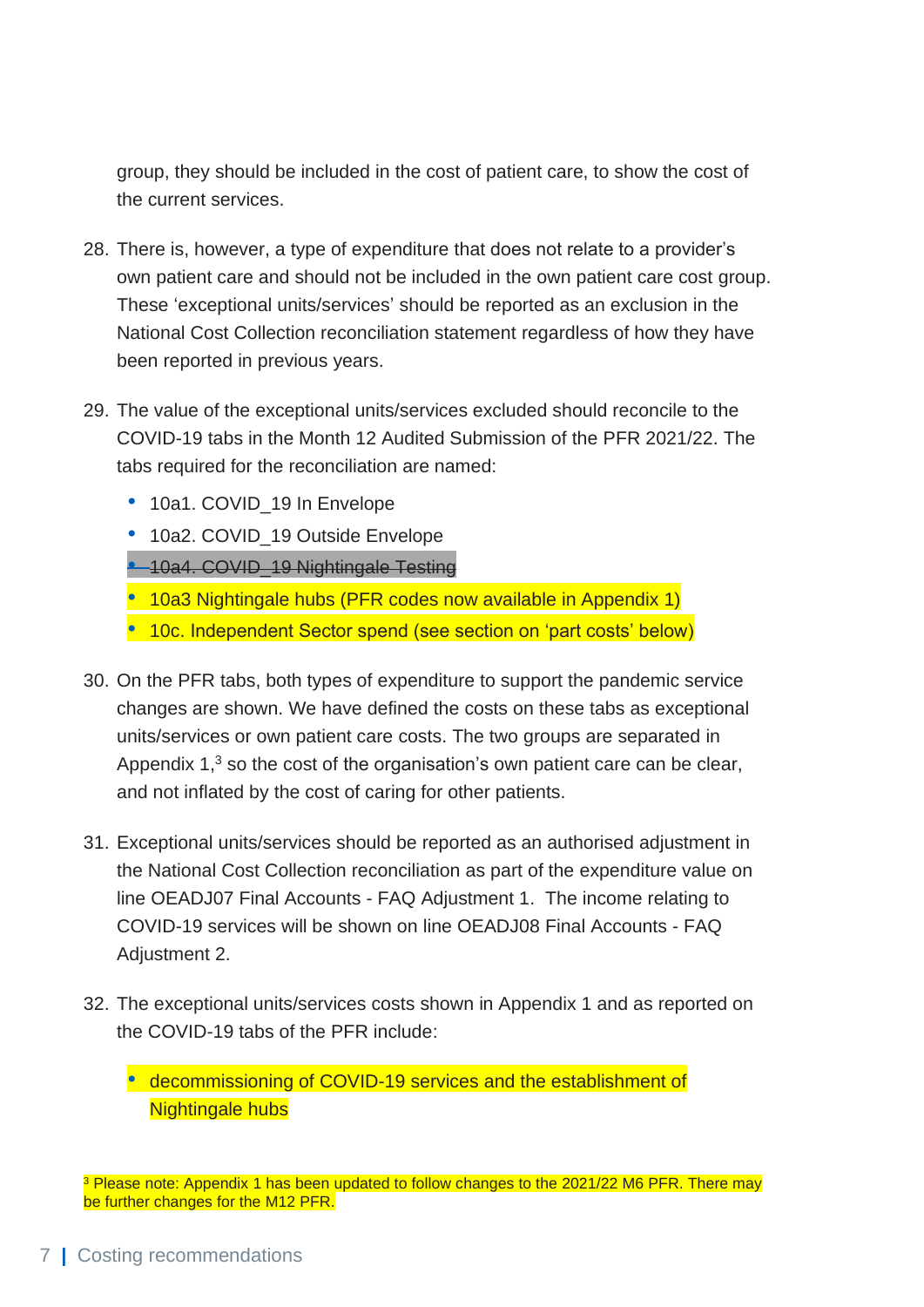- National COVID-19 laboratory testing centres, and regional/local pathology hubs providing tests for mental health and community trusts, care homes and other individuals<sup>4</sup>
- 111 additional capacity
- vaccination services
- costs supporting other organisations' COVID-19 services, including infection prevention and control training in community, mental health and primary care trusts

• Direct provision of isolation pods, and Aging Well

• international quarantine costs.

33. These costs should not form part of the reported costs of own patient care in the National Cost Collection. Activity recorded on these units should also be excluded.

**Action 1**: The cost of COVID-19 exceptional units/services should be excluded from the NCC cost quantum for 'own patient care'. The value excluded should be the value reported on the COVID-19 tabs of the 2021/22 Month 12 Audited Submission PFR.

This value will need to be calculated using the categories shown in Appendix 1 and should be entered on a local copy of the [Spreadsheet: quantum](https://www.openlearning.com/nhs/courses/costing-improvement/2020_21_reconciliation_template/?cl=1)  [reconciliation template](https://www.openlearning.com/nhs/courses/costing-improvement/2020_21_reconciliation_template/?cl=1) - analysis B and the total for COVID-19 excluded services shown on the NCC reconciliation using line OEADJ07 Final Accounts - FAQ Adjustment 1<sup>5</sup>. The separate values of exceptional units/services should be shown in the Analysis B using the itemised PFR code values, and this should be retained for reference.

Where the income for the exceptional units/services has been included as 'other operating income' in the final accounts, it will show in Line 2 of the reconciliation. You should show the income value for the COVID-19 services on adjustment line OEADJ08 Final Accounts - FAQ Adjustment 2, and not adjust line 2.

4 In the same way as direct access, these individuals are not under the clinical responsibility of the trust beyond the test itself.

<sup>5</sup> Line number OEADJ07 Final Accounts - FAQ Adjustment 1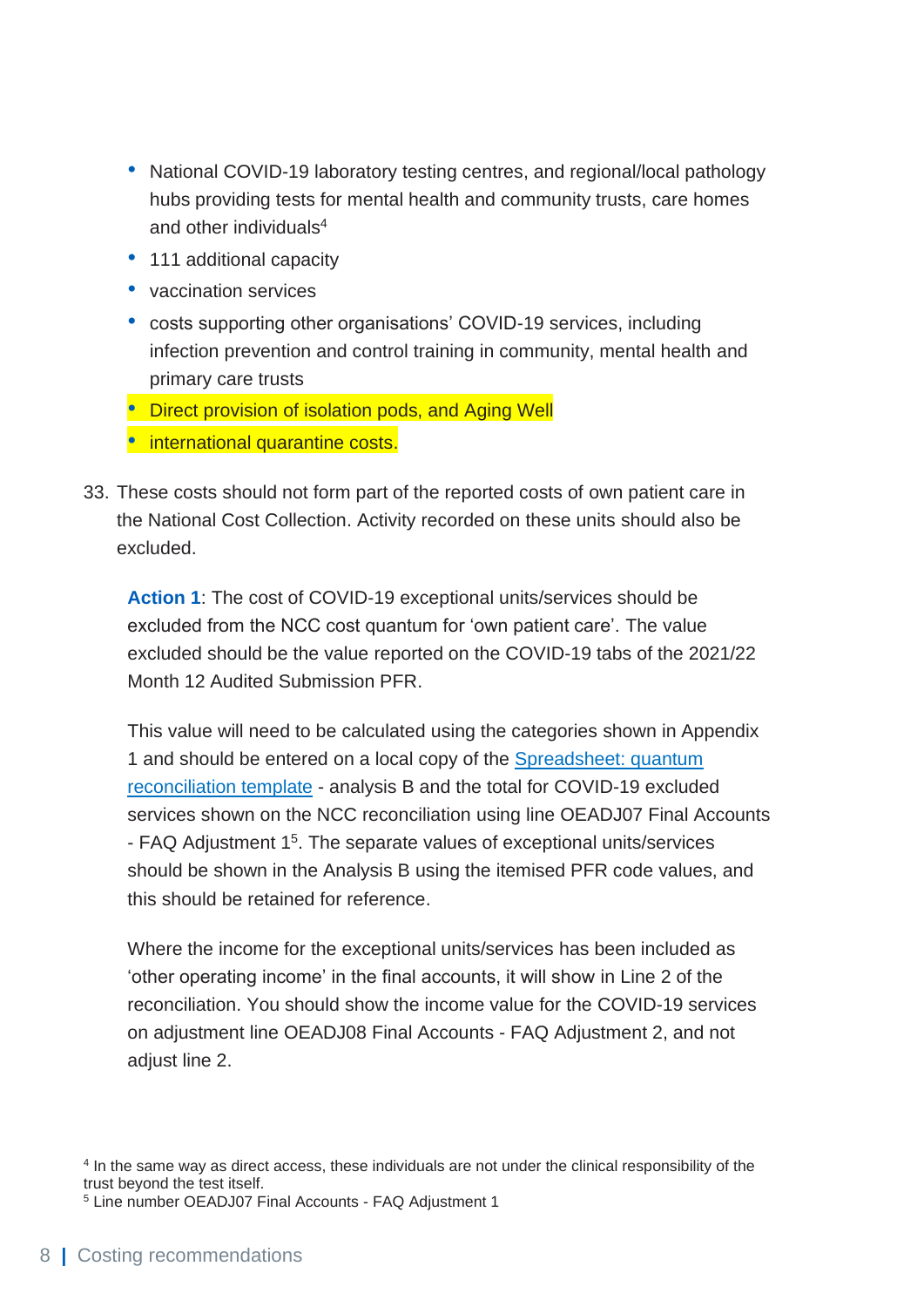34. Providers should not apply additional overheads to the costs excluded for exceptional units or services if they were not included in the PFR for final accounts.

**Action 2**: Briefly document the cost reconciliation process for COVID-19 cost and income in the ICAL for your own reference. This information does not need submission with the NCC for 2021/22.

#### **Unusual additional expenditure or accounting treatments**

- 35. There may have been changes to the general ledger location for the financial year 2021/22. You should review the process you usually use for the final accounts reconciliation to identify expenditure and income correctly.
- 36. You should also work with your finance team to understand any unusual treatment of costs or income in the general ledger. For example, where income has been offset against costs to show the net effect in the final accounts, you should understand how this is shown in your NCC reconciliation statement.

#### **Adjusting for 'part costs'**

- 37. Where items have been purchased by regional or central procurement hubs, where service costs have been shared across providers, or where your trust is the hub for items dispatched to other organisations, the total cost of care may not be shown in the trust, and therefore you are unable to submit the full cost of these patient events in the NCC.
- 38. Where you have the cost and activity of the care of your own patient care cost group, but not the material running costs of equipment such as respirators<sup>6</sup> etc You may flag part costs within the own patient care cost group in the national cost collection, as these would provide an inappropriate cost per patient event.
- 39. Where you have cost but no activity, please refer to the NCC guidance Volume 2 section 5.1: Services supplied and received: provider to provider (P2P).
- 40. You should retain evidence of these costs in your ICAL for review by the costing assurance programme.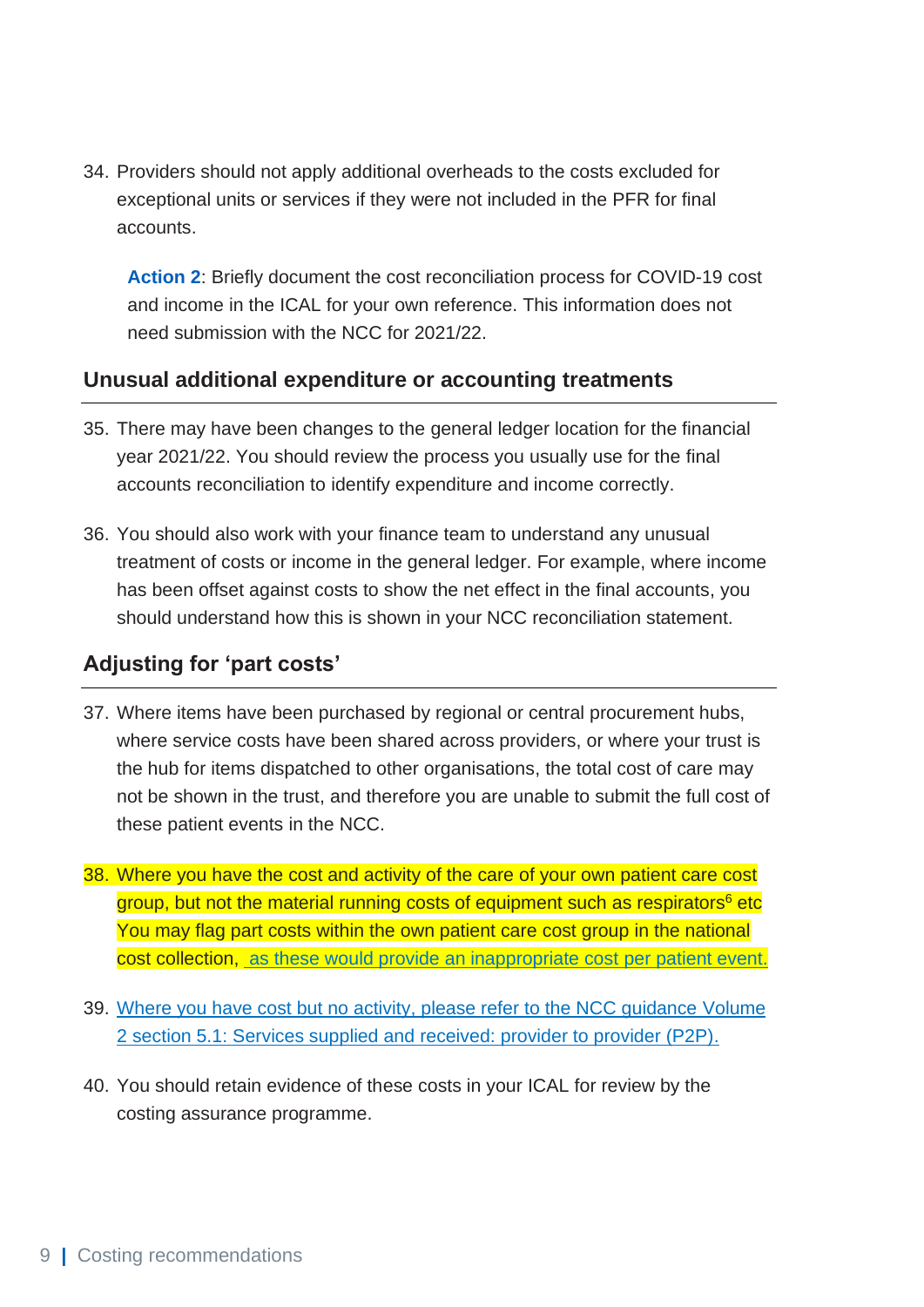- 41. Independent sector providers (ISP) were not centrally commissioned to provide care during 2021/22, therefore you do not need to adjust the cost. Any ISP costs in your final accounts relate to your organisation's own patient care.
- 42. Retain the process and detail of values for all these calculations, as this will be reviewed in the Costing Assurance Programme. Information evidencing the calculation for the exclusion on these lines will be subject to Costing Assurance Programme review.

**Action 3**: Understand any change to the final accounts process and locations in the general ledger and identify any unusual treatments of costs or income in the general ledger, including provider-to-provider adjustments. You should ensure these items are treated appropriately in the costing system and the NCC reconciliation.

### Costing 'own patient care'

- 43. The own patient care cost quantum should include:
	- costs of own patient care included on the COVID-19 tabs of the PFR, shown as 'own patient care' in Appendix 1
	- COVID-19 costs not reported on the PFR.
- 44. We appreciate that trusts may have different information available when allocating additional costs and minimal time with the service leaders will be available to complete the verification of these allocations. This may lead to data quality issues and this will be considered when using the information produced.
- 45. The following actions may require significant additional work and it is recommended that only the most important to your organisation are prioritised. As part of that prioritisation exercise, consider the availability of clinical and operational staff in your organisation and the amount of support your software supplier can offer.

**Action 4**: Allocate COVID-19 costs using a locally agreed allocation method. Some adjustments will require costs to be allocated across all patients rather than just COVID-19 patients, and other costs are specific to COVID-19 patients. Suggestions for appropriate allocation methods for the items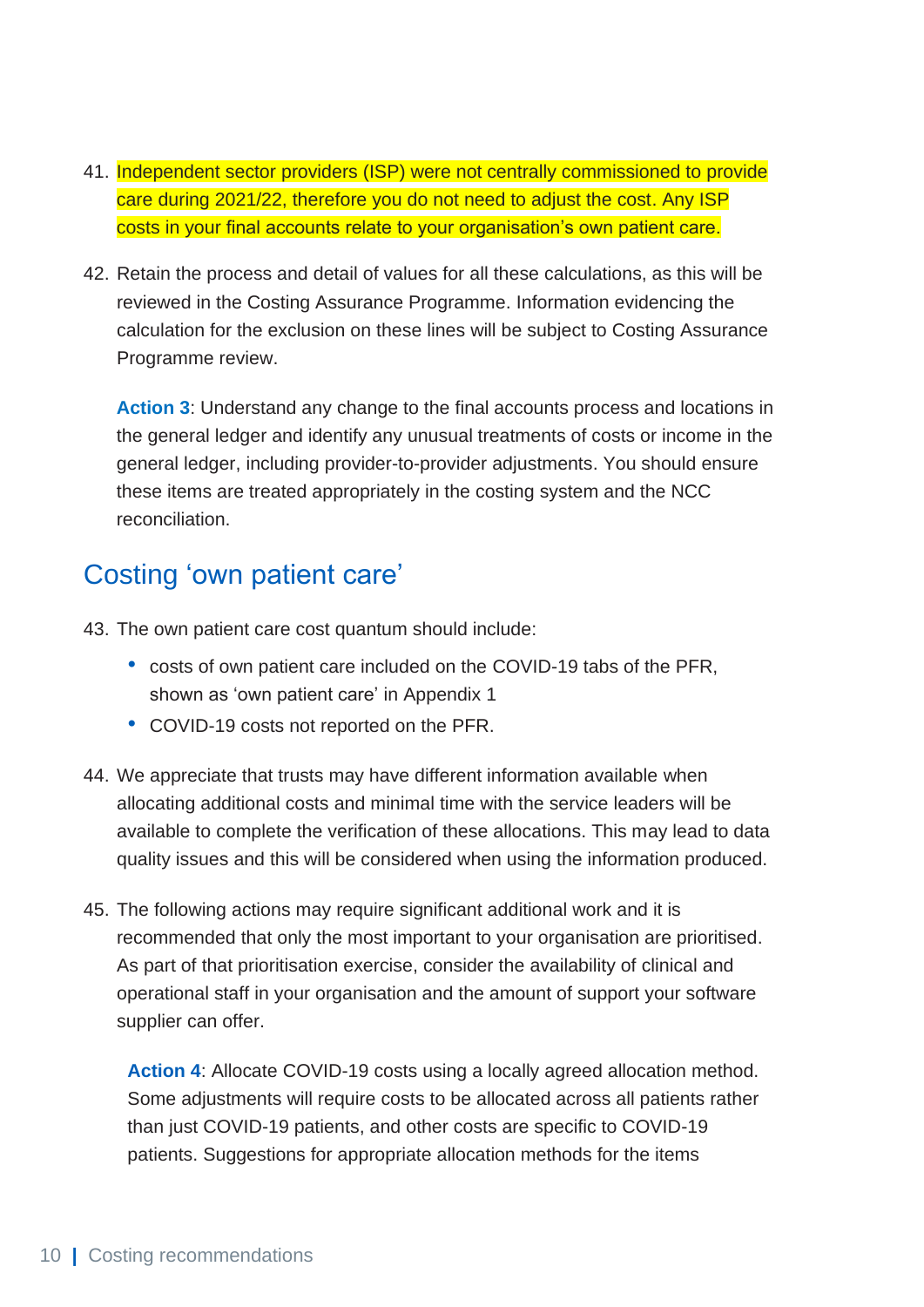included in the PFR are shown in Appendix 1. If COVID-19 patients cannot be identified separately from other patients, all patients should be included.<sup>7</sup>

For example, clearly identifiable COVID-19 costs for the emergency department can be allocated against all patient events, as all patient events will be suspected COVID-19 until status is confirmed.<sup>8</sup>

46. Costing existing service areas may also need some adjustment to ensure a 'reasonable' cost is achieved.

**Action 5**: Costs for all types of medical staff can be allocated across all patients in the relevant ward in the appropriate month, without the need for ward-round data at patient level. Medical HR departments or e-rostering are a source of redeployment information in many trusts. Record any assumptions where relevant weight values have been used rather than ward round data in your ICAL. We recognise this action may need input from service managers or clinicians, but a high-level approach may be taken.

For example: As part of the pandemic response in your organisation, consultants in a specialty may have been redeployed to support COVID-19 wards during month X but there is no information recording how many consultants. In this instance, you could use a formulaic approach to calculate the proportional change in actual activity as a proxy for the number of consultants redeployed by applying the percentage change in activity to the total number of consultants in that specialty $9$  The formula to calculate that change is:

1 – (actual activity/expected activity)

**Action 6**: Staffing expenditure may have been moved to support front line or COVID-19 specific areas. Check with the financial management team, or e-rostering systems for material changes, to ensure the costs in the general ledger go to the correct service areas. If no current information is available, use estimates and document your assumptions.

<sup>7</sup> This is to cover the additional costs for infection control in all services and is irrespective of the separate service areas established for suspected COVID-19 patients.

<sup>&</sup>lt;sup>8</sup> Please note, this will not include COVID-19 costs if they have been excluded as an exceptional unit/service cost in action 1.

<sup>9</sup> Worked examples of this can be found on the Open Learning Platform.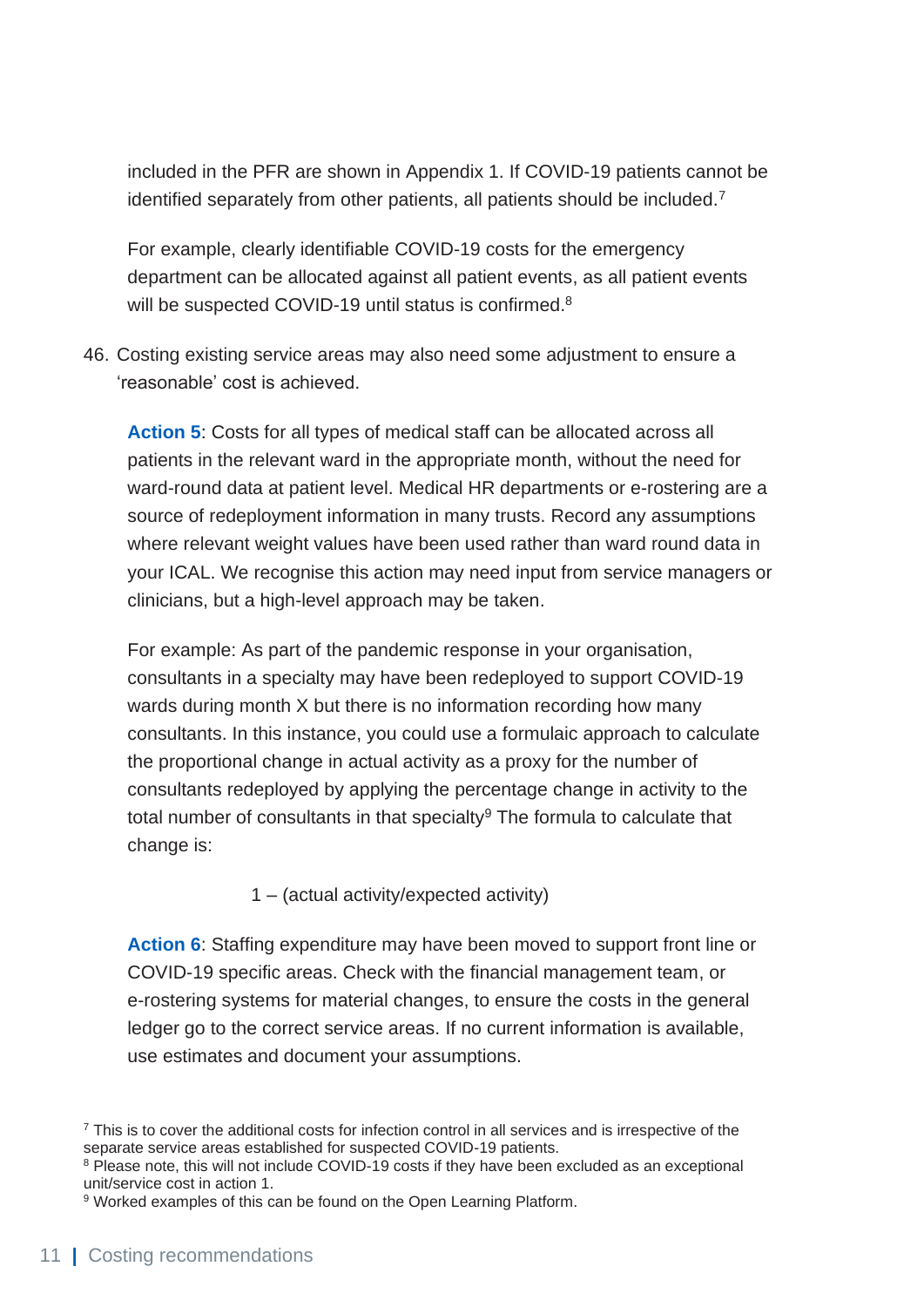You may need to disaggregate some costing account codes, but only do this where the cost is material. If new roles cannot easily be matched within the CP2.1 cost ledger, please refer to the [Resource Application Hierarchy](http://www.england.nhs.uk/self-help-and-learning-extensions) tool, to ensure the cost flows to the appropriate resource.

**Action 7**: For clinical non-pay items check that the additional material expenditure is allocated to the correct service areas. Expenditure in March for use in April should have been adjusted for in the general ledger so should not have a significant balance remaining in year.

**Action 8**: Estates and facilities costs should be adjusted for local information, where available. For areas that have been redeployed, separate floor area allocation relative weight value tables could be established; one for the COVID-19 services support months and then a separate configuration at month when the redeployment happened.

- 47. Where an organisation currently has a 'year to date' costing model, we appreciate that time periods cannot be separately identified for reviews of allocation methods; for example, where medical staff plans have changed several times during the year. You should decide locally the best way to reflect the changes in cost in the costing system.
- 48. We expect providers will wish to review other areas but will not be able to do so due to pressures of time and resources. In these circumstances we recommend you focus on the areas that will have the greatest impact.
- 49. We recognise that the cost of staff in isolation or taking exceptional annual leave is significant for some trusts. These costs should be included in the relevant cost group.

#### **Information changes**

**Action 9**: Identify where theatres, recovery units or general wards have been turned into critical care capacity. Understand if your organisation is recording the episodes on the Critical Care Minimum Dataset. Providers should match the cost associated with those new critical care areas and the associated episodes to submit the patient events in the correct part of the NCC.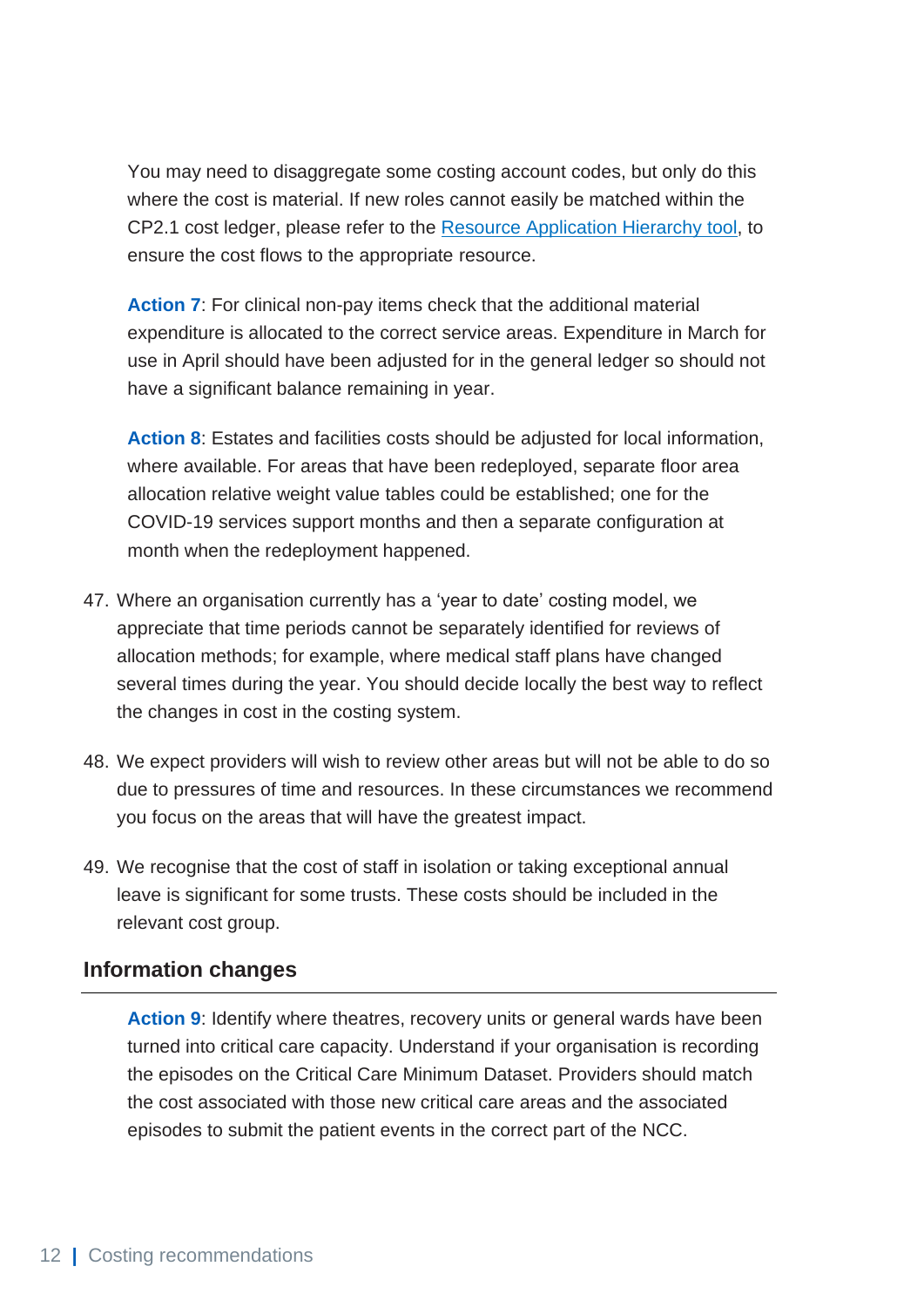Action 10: Identify any changes to estates in your organisation, eg creation of a new ward from theatres. Ensure the new ward and the associated episodes are included on your admitted patient care feed or ward stay feed so they flow into the PLICS information for your organisation.

**Action 11**: Identify new non face-to-face (telemedicine) activity being recorded in the patient administration system (PAS) and ensure they are being captured in non-admitted patient care feed so they into the PLICS information for your organisation.

#### **Internal assurance process**

- 50. It is still important to maintain an assurance process, although we accept this will be a 'lighter touch' than prior to the pandemic. We recommend recording changes and assumptions in the ICAL. For this year we will not require a board level assurance process; instead the National Cost Collection can be signed off by the director of finance. Items marked by \*\* in Appendix 1 should be included in the signoff process, whether they were prioritised locally or not.
- 51. We expect trusts to do what they can to facilitate a reasonable cost submission. Where costing practitioners identify areas of their submission which they do not consider 'reasonable', but which are included as part of the provider's National Cost Collection, these should be recorded in the ICAL and noted in the director of finance sign off sheet.
- 52. We will review the costing assessment tool and the Costing Assurance Programme to ensure that they are relevant to the costing process and collection during the COVID-19 outbreak. Items on year 3 of the [transition path](https://www.england.nhs.uk/publication/approved-costing-guidance-2021-integrated-prescribed-guidance-and-tools/) (Acute) were moved to year 4 but will now be considered part of the mandated collection. (Items in years 4 and 5 were also moved on a year. Please see the [integrated trusts costing transition path\)](http://www.england.nhs.uk/approved-costing-guidance-2022)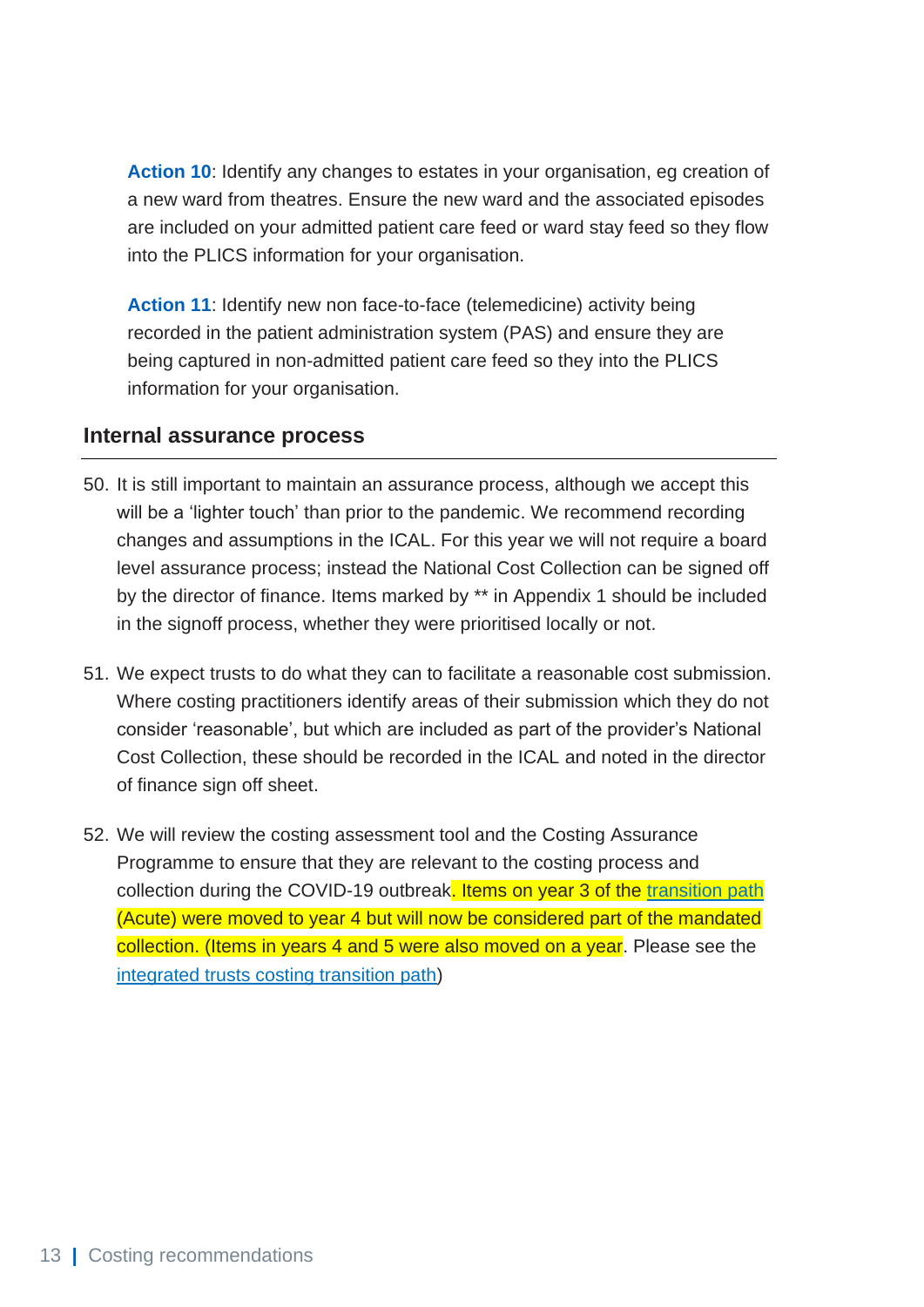## <span id="page-14-0"></span>Information requirements

- 53. It is important for every trust to track COVID-19 to ensure the patient record is complete.
- 54. The World Health Organization has allocated six flexible ICD10 codes to enable effective reporting:<sup>10</sup>
	- U07.1: to track patients confirmed with the COVID-19 virus
	- U07.2: for those suspected but without confirmed diagnosis
	- U08: personal history of COVID-19
	- U09: post COVID-19 condition
	- U11: need for immunization against COVID-19
	- U12: adverse reaction to COVID-19 vaccine.
- 55. These codes were made available to the clinical coders via special updates to the clinical coding guidance, so should be available in the PAS structure (although we appreciate that not all trusts have clinical coders). These codes can be applied by other staff if this local rule is ratified by a clinical coder.
- 56. There are also many **SNOMED-CT** codes<sup>11</sup> that can be used as an alternative in any sector, including:
	- 1240751000000100 | Coronavirus disease 19 caused by severe acute respiratory syndrome coronavirus 2 (disorder)<sup>12</sup>
	- 1240761000000102 | Suspected coronavirus disease 19 caused by severe acute respiratory syndrome coronavirus 2 (situation).

<sup>10</sup> [https://www.who.int/standards/classifications/classification-of-diseases/emergency-use-icd-codes](https://www.who.int/standards/classifications/classification-of-diseases/emergency-use-icd-codes-for-covid-19-disease-outbreak)[for-covid-19-disease-outbreak](https://www.who.int/standards/classifications/classification-of-diseases/emergency-use-icd-codes-for-covid-19-disease-outbreak) These codes will be used in conjunction with other condition and intervention codes, to provide the complete view of the coded record. For more information please contact your local clinical coders.

<sup>11</sup> <https://termbrowser.nhs.uk/?>

<sup>&</sup>lt;sup>12</sup> The SNOMED-CT browser can be accessed [here.](https://termbrowser.nhs.uk/?perspective=full&conceptId1=1240751000000100&edition=uk-edition&release=v20200415&server=https://termbrowser.nhs.uk/sct-browser-api/snomed&langRefset=999001261000000100,999000691000001104) You should search for required information by searching on the name or code of the condition.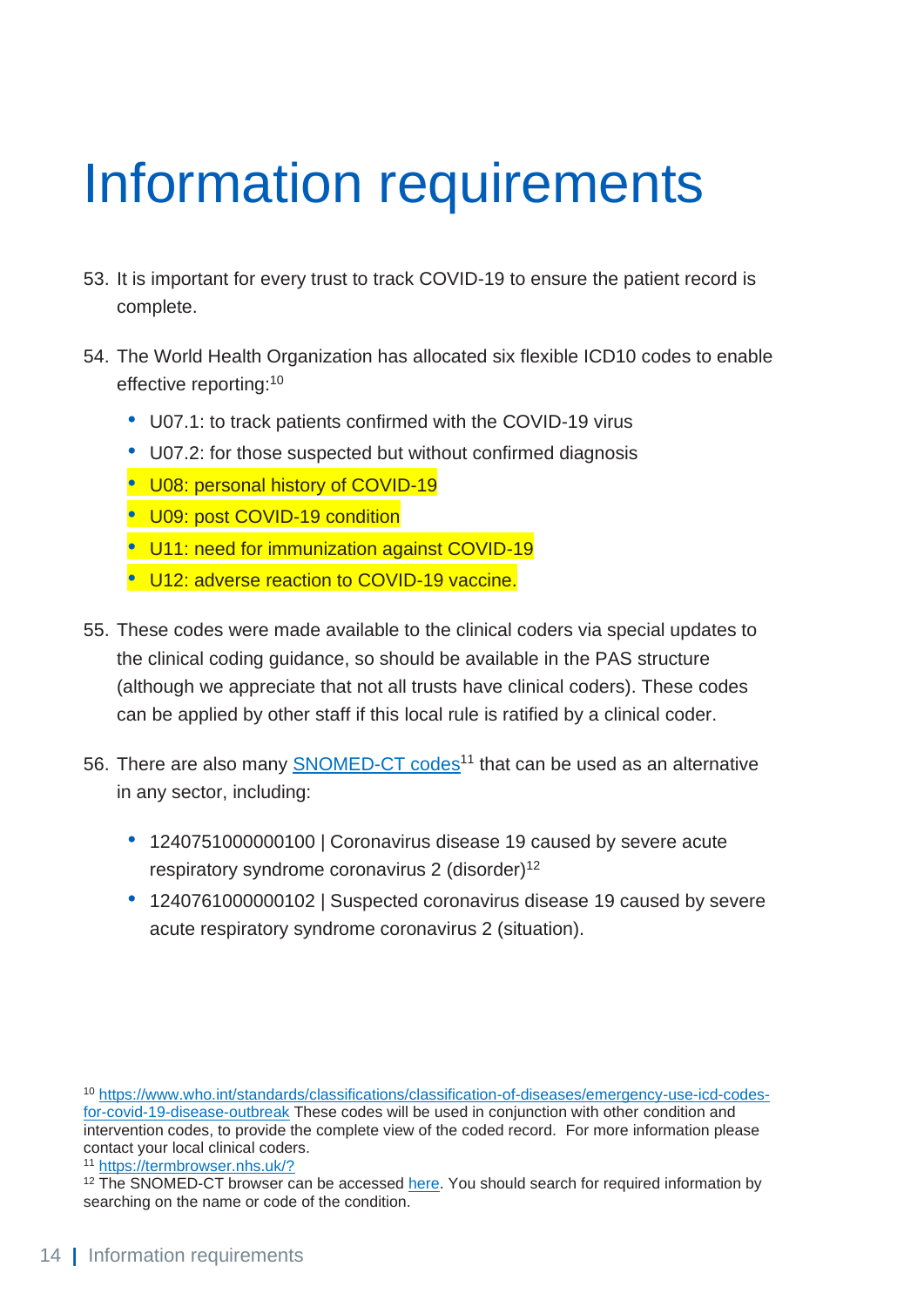57. All sectors can use these codes as identifiers. They should be used where possible to provide trusts with local information on COVID-19. The table below outlines what data should be available in each sector.

| <b>Sector</b>    | <b>National coding</b>                                                                                                                                                                                                         |
|------------------|--------------------------------------------------------------------------------------------------------------------------------------------------------------------------------------------------------------------------------|
| <b>Acute</b>     | ICD10 code U07.1 and U07.2. These can be applied to all relevant<br>patient events.<br>Either of these codes may be the primary diagnosis, but they may                                                                        |
|                  | also occur in a second or subsequent position. Spreadsheet IR1.2 in<br>the technical document does not require secondary diagnoses, so<br>check whether your costing system can identify them to enable<br>complete reporting. |
|                  | A&E systems should now be using the SNOMED-CT codes as part of<br>the Emergency Care Data Set, including the COVID-19 codes shown<br>above.                                                                                    |
| <b>Ambulance</b> | ICD10 codes and SNOMED-CT codes are not recorded in CAD<br>systems and therefore COVID-19 incidents cannot be tracked using<br>ICD10 codes.                                                                                    |
|                  | Discuss with NHS England and NHS Improvement if:                                                                                                                                                                               |
|                  | the call system shows an identifier for 'suspected COVID-19'<br>$\bullet$<br>can be linked to the incidents locally, or                                                                                                        |
|                  | if there is alternative local code which can be used to identify<br>$\bullet$<br>patients.                                                                                                                                     |
| <b>Community</b> | Admitted patient care: use the ICD10 codes listed as these are used<br>in the Commissioning Data Set.                                                                                                                          |
|                  | Community care contacts: your organisation should record either the<br>ICD10 or SNOMED-CT codes in your patient data, as they are part of<br>the CSDS table CYP608 SecDiag (Secondary Diagnosis). <sup>13</sup> This will      |

#### **Table 1 Data available in the different sectors**

<sup>&</sup>lt;sup>13</sup> The data item is mandatory in the MHSDS - M605010 SECONDARY DIAGNOSIS (CODED CLINICAL ENTRY) [https://digital.nhs.uk/data-and-information/data-collections-and-data-sets/data](https://digital.nhs.uk/data-and-information/data-collections-and-data-sets/data-sets/mental-health-services-data-set/tools-and-guidance)[sets/mental-health-services-data-set/tools-and-guidance](https://digital.nhs.uk/data-and-information/data-collections-and-data-sets/data-sets/mental-health-services-data-set/tools-and-guidance)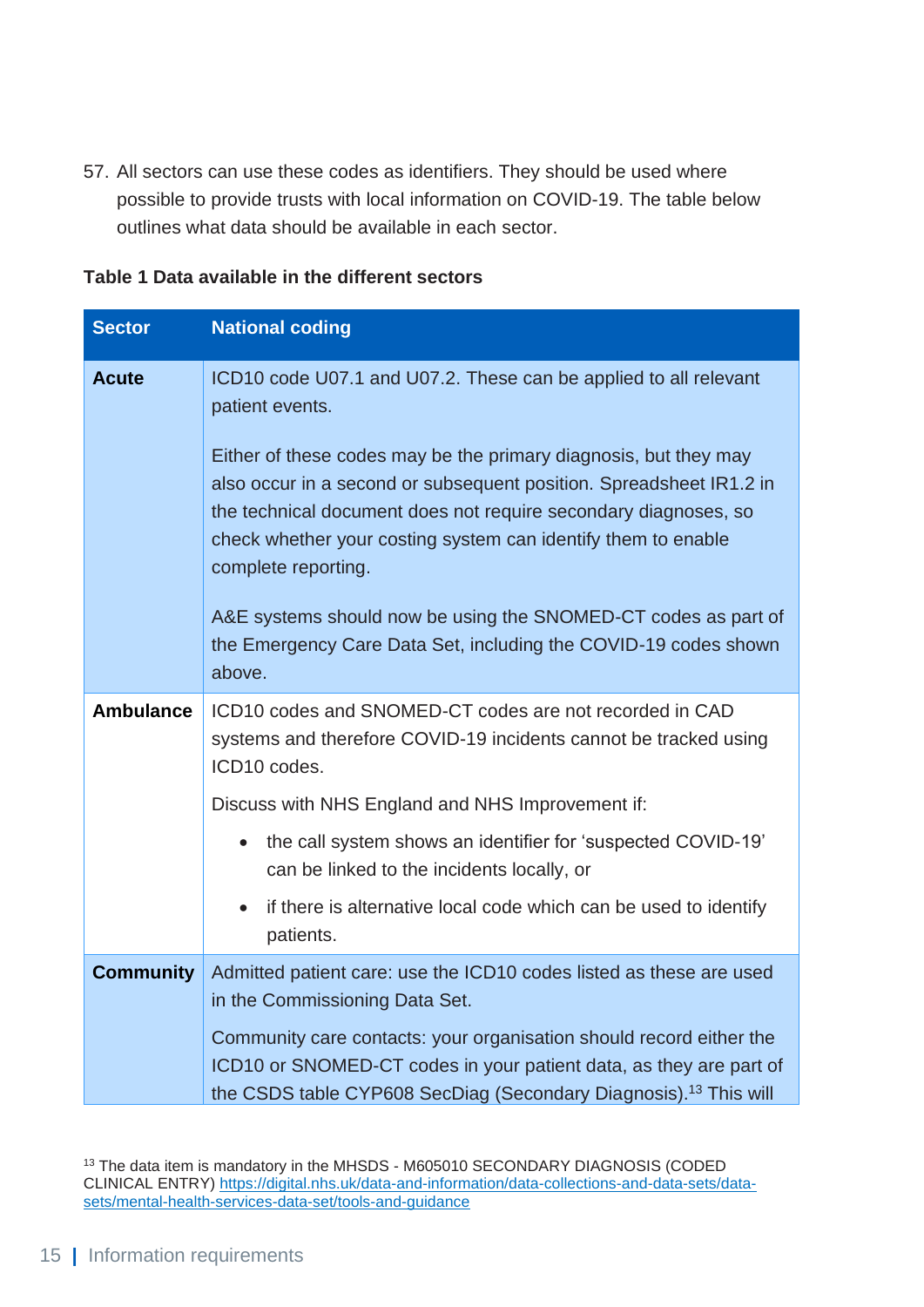| <b>Sector</b>           | <b>National coding</b>                                                                                                                                                                                                |
|-------------------------|-----------------------------------------------------------------------------------------------------------------------------------------------------------------------------------------------------------------------|
|                         | allow you to track the cases locally. Spreadsheet IR1.2 in the<br>technical document requires secondary diagnoses.                                                                                                    |
| <b>Mental</b><br>health | Record either the ICD10 codes or the SNOMED-CT codes in your<br>patient data, as it is part of the MHSDS table MHS605 SecDiag<br>(Secondary Diagnosis). <sup>14</sup> This will allow you to track the cases locally. |
|                         | Spreadsheet IR1.2 in the technical document does not require<br>secondary diagnoses, so check whether your costing system can<br>identify them to enable complete reporting.                                          |

#### **Critical care**

58. The HRGs for critical care do not separately identify which patients had COVID-19, therefore if local reporting is required on this topic, you would need to link the critical care record to the clinical coding of the core episode.

#### **Healthcare resource groups**

- 59. The NHS Digital National Casemix Office has created a new costing grouper for 2021/22, which includes a new subchapter DX COVID-19 Infection. This includes six new HRGs for patients of all ages with a primary diagnosis of either test positive or clinically determined COVID-19, and no significant procedure(s). These changes were made to the Local Payment Grouper 2020/21 and the 2020/21 Costing Grouper, and will be included in the grouper updates for 2021/22.
- 60. More information and the technical output specification are available at: [https://digital.nhs.uk/services/national-casemix-office/downloads-groupers-and](https://digital.nhs.uk/services/national-casemix-office/downloads-groupers-and-tools)[tools.](https://digital.nhs.uk/services/national-casemix-office/downloads-groupers-and-tools)

#### **Non-admitted patient care**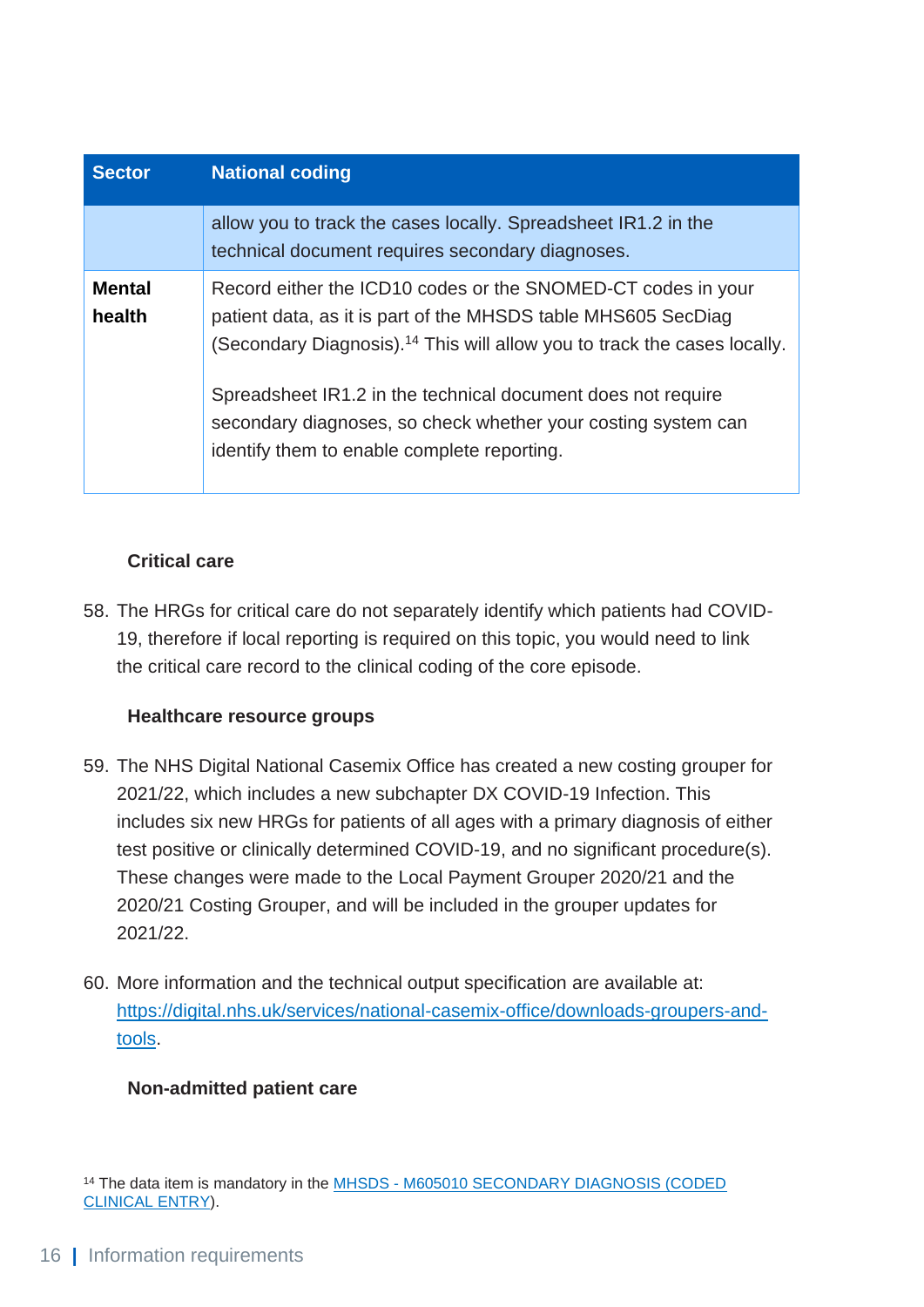- 61. Outpatient appointments rarely have a diagnosis code recorded, so it is unlikely that COVID-19 can be tracked using ICD10 or SNOMED-CT coding for outpatients, and there are no COVID-19 specific HRGs applicable to nonadmitted patient care.
- 62. As all organisations should know which patients were suspected or confirmed COVID-19 patients, it may be possible to track them from a locally held list or the clinical coding. Please note we do not require this mapping as a part of the mandated costing process, and recognise it is not the costing practitioner's responsibility to maintain lists of COVID-19 patients.

**Action 12**: Clinical coding/other referencing of COVID-19 patients. we recommend practitioners continue to work with clinical coders, informatics leads and software suppliers to ensure these codes are included in the PAS and in the feeds to PLICS for local reporting.

#### **Collection requirements 2022 (FY2021/22)**

- 63. We can access the ICD10 codes for acute trusts via the National Cost Collection matching process with Hospital Episode Statistics data. We are therefore not collecting the ICD10, SNOMED-CT or other identifier for COVID-19 in the 2021/22 National Cost Collection (NCC). This means there has been no change to the extract specification relating to COVID-19 coding.
- 64. For the 2022 National Cost Collection, all provider organisations will be submitting patient-level costs. Please refer to the PLICS extract specification for your sector for detail on the output files required.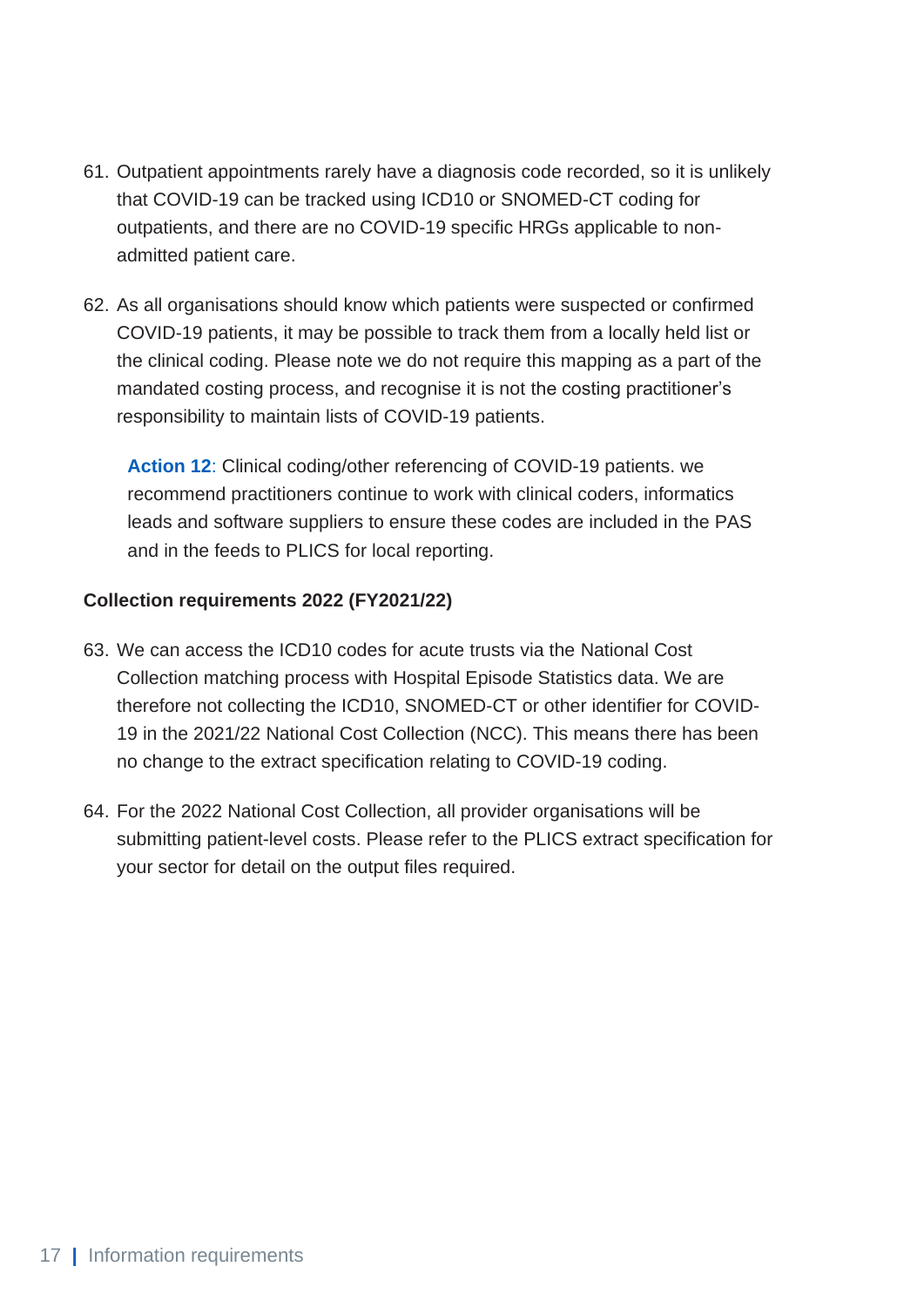### Appendix 1: Exceptional units and own patient care

This table shows the detail of the NHS England and NHS Improvement Provider Finance Return tab relating to COVID-19 costs. It defines for costing the treatment of these costs as either exceptional unit/service (excluded on line OEADJ07 Final Accounts - FAQ Adjustment 1 of the reconciliation statement) or included cost (treated as own patient care). This table is also available in excel format on the [OLP.](https://www.openlearning.com/nhs/courses/costing-improvement/covid_19_guidance_2021_22/?cl=1)

**Please note:** this table is included for information. You should not seek to exclude any costs that were not reported to NHS England and NHS Improvement if they are not materially affecting the data quality of your organisation's output.

<span id="page-18-0"></span>Rows shown in grey were retired for M12. These rows were shown in the version published on 1st March 2022.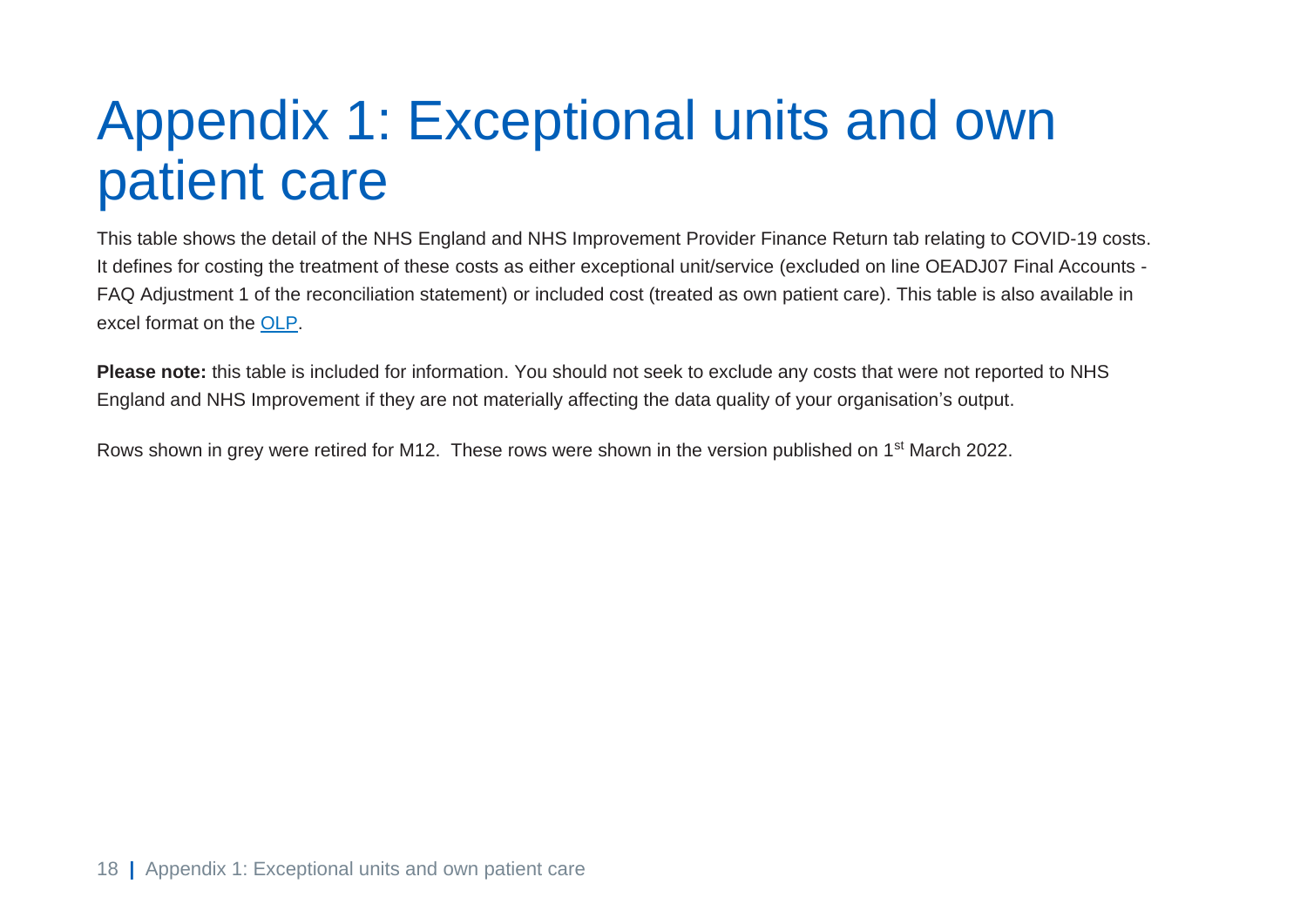| <b>New</b>                   | <b>PFR</b><br>tab | <b>PFR</b> code | <b>Allowable cost type Item</b>                                                                                                                           | <b>PFR</b><br>row | <b>Costing</b><br>definition | <b>Guidance</b>                     | <b>Allocation method</b>                                                  | <b>Column</b><br>on PFR<br>tab |
|------------------------------|-------------------|-----------------|-----------------------------------------------------------------------------------------------------------------------------------------------------------|-------------------|------------------------------|-------------------------------------|---------------------------------------------------------------------------|--------------------------------|
|                              | 10a1              | 10ACOV7         | Expand NHS workforce:<br>medical/nursing /allied health<br>professionals/healthcare<br>scientists/other                                                   | Row 46            | Own<br>patient care          | Include in cost<br>quantum          |                                                                           | $\mathsf{M}$                   |
|                              | 10a1              | 10ACOV8         | Additional Sick pay at full pay<br>for all staff policy - full pay for<br>COVID-related staff absence<br>(for those not normally<br>entitled to sick pay) | Row 46            | Own<br>patient care          | Include in cost<br>quantum          | Allocate across service areas                                             | N                              |
|                              | 10a1              | 10ACOV18        | Existing workforce additional<br>shifts to meet increased<br>demand                                                                                       | Row 46            | Own<br>patient care          | Include in cost<br>quantum          | where possible. If not<br>possible, allocate across all<br>patient events | $\overline{O}$                 |
|                              | 10a1              | 10ACOV20        | <b>Backfill for higher sickness</b><br>absence                                                                                                            | Row 46            | Own<br>patient care          | Include in cost<br>quantum          |                                                                           | P                              |
| <b>New</b>                   | 10a1              | 10ACOV59        | NHS Staff Accommodation -<br>if bought outside of national<br>process                                                                                     | Row 46            | Own<br>patient care          | Include in cost<br>quantum          |                                                                           | R                              |
| <b>New</b>                   | 10a1              | 10ACOV60        | PPE - locally procured                                                                                                                                    | Row 46            | Own<br>patient care          | Include in cost<br>quantum          |                                                                           | S                              |
| <b>Moved</b><br>from<br>10a4 | 10a1              | 10ACOV2         | Other COVID-19<br>virus/antibody (serology)<br>testing (not included<br>elsewhere)                                                                        | Row 46            | Exceptional<br>unit/service  | <b>Exclude from cost</b><br>quantum | n/a                                                                       | $\mathsf T$                    |
| <b>New</b>                   | 10a1              | <b>10ACOV68</b> | NIHR SIREN testing - M1-M6                                                                                                                                | <b>Row 46</b>     | Exceptional<br>unit/service  | <b>Exclude from cost</b><br>quantum | n/a                                                                       | $\overline{U}$                 |
| <b>New</b>                   | <b>10a1</b>       | <b>10ACOV65</b> | <b>Lateral Flow Antigen Testing</b>                                                                                                                       | <b>Row 46</b>     | Exceptional<br>unit/service  | <b>Exclude from cost</b><br>quantum | n/a                                                                       | $\vee$                         |
| <b>Moved</b><br>from<br>10a4 | 10a1              | <b>10ACOV66</b> | <b>LAMP</b> testing                                                                                                                                       | Row 46            | Exceptional<br>unit/service  | <b>Exclude from cost</b><br>quantum | n/a                                                                       | W                              |
| <b>Moved</b><br>from<br>10a4 | 10a1              | <b>10ACOV67</b> | <b>Lighthouse Laboratories and</b><br>amplitude labs - Pillar 2<br>testing                                                                                | Row 46            | Exceptional<br>unit/service  | <b>Exclude from cost</b><br>quantum | n/a                                                                       | $\overline{\mathsf{X}}$        |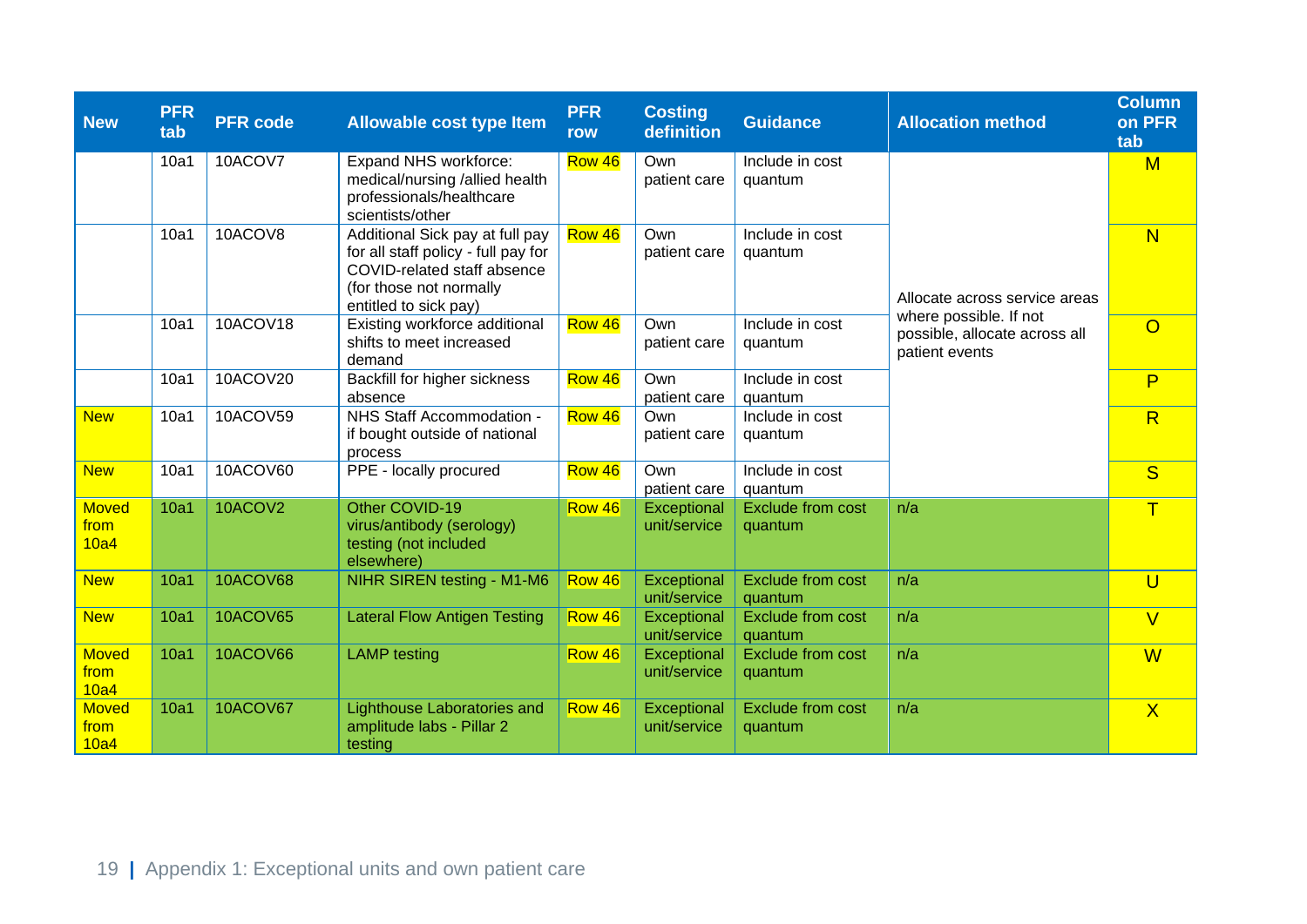| <b>New</b> | 10a1 | 10ACOV54        | COVID-19 virus testing -<br>Rapid Testing - locally<br>procured devices post 1 Sept<br>2020                                                | Row 46 | Own<br>patient care         | Include in cost<br>quantum          | Allocate across all patient<br>events                                                                | $\mathsf{Y}$ |
|------------|------|-----------------|--------------------------------------------------------------------------------------------------------------------------------------------|--------|-----------------------------|-------------------------------------|------------------------------------------------------------------------------------------------------|--------------|
|            | 10a1 | 10ACOV61        | PPE associated costs                                                                                                                       | Row 46 | Own<br>patient care         | Include in cost<br>quantum          | Allocate across all patient<br>events                                                                | Z            |
|            | 10a1 | 10ACOV14        | Increase ITU capacity<br>(including increase hospital<br>assisted respiratory support<br>capacity, particularly<br>mechanical ventilation) | Row 46 | Own<br>patient care         | Include in cost<br>quantum          | Allocate across all ITU/ICU<br>patients                                                              | <b>AA</b>    |
|            | 10a1 | 10ACOV10        | Remote management of<br>patients                                                                                                           | Row 46 | Own<br>patient care         | Include in cost<br>quantum          | Allocate across all non-<br>admitted patient care,<br>including non-face to face<br>contacts         | AB           |
|            | 10a1 | 10ACOV11        | Support for stay at home<br>models                                                                                                         | Row 46 | Own<br>patient care         | Include in cost<br>quantum          | Allocate across service areas<br>where possible. If not                                              | <b>AC</b>    |
|            | 10a1 | 10ACOV15        | Segregation of patient<br>pathways                                                                                                         | Row 46 | Own<br>patient care         | Include in cost<br>quantum          | possible, allocate across all                                                                        | <b>AD</b>    |
| <b>New</b> | 10a1 | 10ACOV13        | Plans to release bed capacity                                                                                                              | Row 46 | Own<br>patient care         | Include in cost<br>quantum          | patient events                                                                                       | <b>AE</b>    |
|            | 10a1 | 10ACOV19        | Decontamination                                                                                                                            | Row 46 | Own<br>patient care         | Include in cost<br>quantum          | Allocate across service areas<br>where possible. If not<br>possible, allocate across all<br>patients | AF           |
|            | 10a1 | 10ACOV62        | Ambulance capacity                                                                                                                         | Row 46 | Own<br>patient care         | Include in cost<br>quantum          | Allocate across all journeys                                                                         | <b>AG</b>    |
|            | 10a1 | 10ACOV16        | <b>Additional PTS costs</b>                                                                                                                | Row 46 | Own<br>patient care         | Include in cost<br>quantum          | Allocate across all patient<br>transport service journeys                                            | <b>AH</b>    |
|            | 10a1 | <b>10ACOV21</b> | NHS 111 additional capacity                                                                                                                | Row 46 | Exceptional<br>unit/service | <b>Exclude from cost</b><br>quantum | n/a                                                                                                  | AI           |
|            | 10a1 | 10ACOV4         | After care and support costs<br>(community, mental health,<br>primary care)                                                                | Row 46 | Exceptional<br>unit/service | <b>Exclude from cost</b><br>quantum | n/a                                                                                                  | AJ           |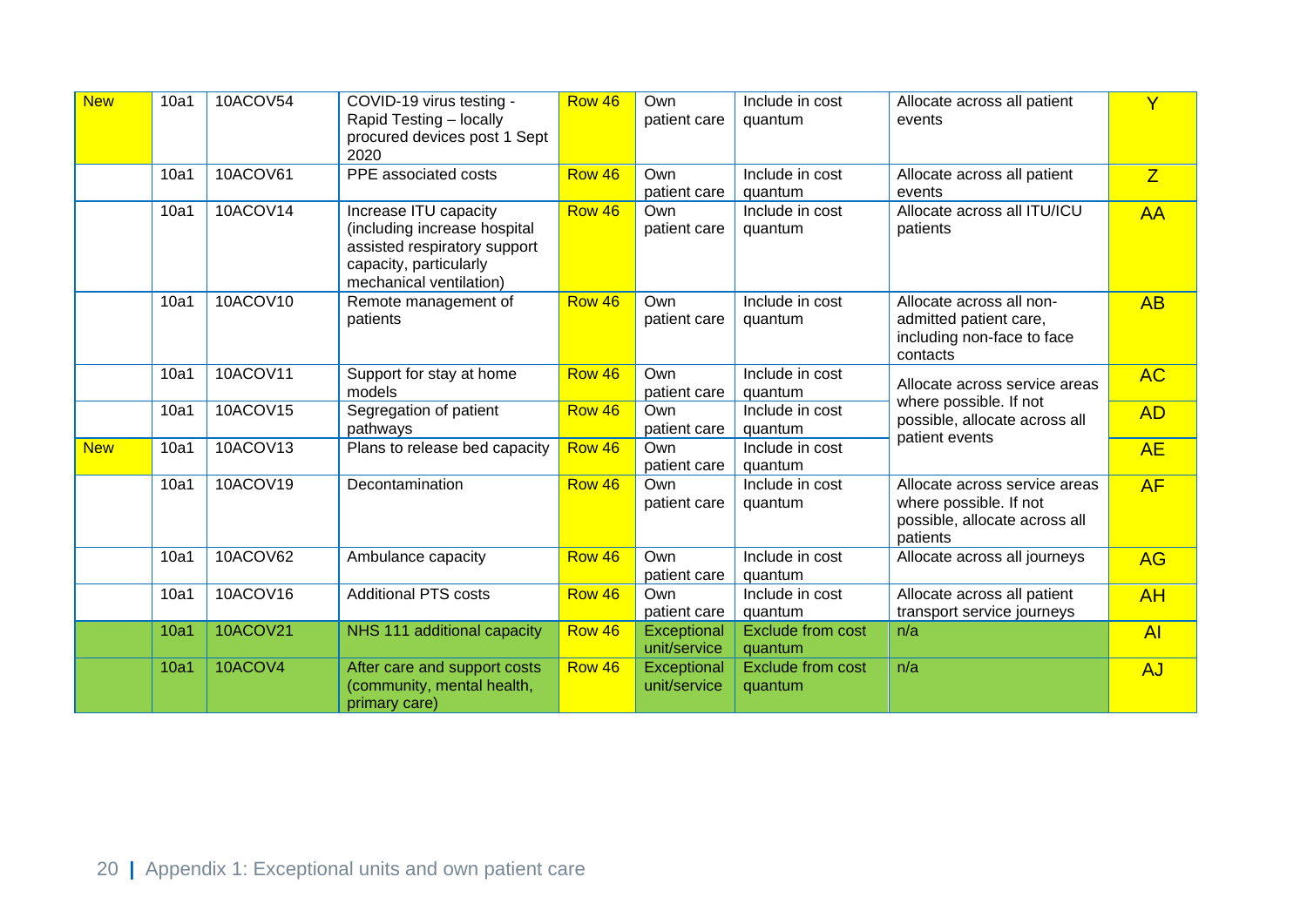|                              | 10a1 | 10ACOV5         | Infection prevention and<br>control training (community,<br>mental health, primary care<br>and acute)                                                | Row 46 | Exceptional<br>unit/service | <b>Exclude from cost</b><br>quantum | n/a                                   | <b>AK</b>               |
|------------------------------|------|-----------------|------------------------------------------------------------------------------------------------------------------------------------------------------|--------|-----------------------------|-------------------------------------|---------------------------------------|-------------------------|
|                              | 10a1 | 10ACOV22        | Remote working for non-<br>patient activities                                                                                                        | Row 46 | Own<br>patient care         | Include in cost<br>quantum          | Allocate across all patient<br>events | <b>AL</b>               |
| <b>New</b>                   | 10a1 | 10ACOV6         | Internal and external<br>communication costs                                                                                                         | Row 46 | Own<br>patient care         | Include in cost<br>quantum          | Allocate across all patient<br>events | <b>AM</b>               |
| <b>New</b>                   | 10a1 | <b>10ACOV17</b> | <b>Business Case (SDF) -</b><br><b>Ageing Well - Urgent</b><br><b>Response Accelerator</b>                                                           | Row 46 | Exceptional<br>unit/service | <b>Exclude from cost</b><br>quantum | n/a                                   | <b>AN</b>               |
| <b>New</b>                   | 10a1 | <b>10ACOV12</b> | <b>Direct Provision of Isolation</b><br>Pod                                                                                                          | Row 46 | Exceptional<br>unit/service | <b>Exclude from cost</b><br>quantum | n/a                                   | <b>AO</b>               |
| <b>New</b>                   | 10a1 | 10ACOV63        | PPN and other support to<br>suppliers                                                                                                                | Row 46 | Own<br>patient care         | Include in cost<br>quantum          | Allocate across all patient<br>events | AP                      |
| <b>New</b>                   | 10a1 | 10ACOV24        | Other                                                                                                                                                | Row 46 | Own<br>patient care         | Include in cost<br>quantum          | Allocate across all patient<br>events | <b>AQ</b>               |
| <b>Moved</b><br>from<br>10a4 | 10a2 | 10ACOV69        | COVID-19 virus testing - rt-<br><b>PCR</b> virus testing                                                                                             | Row 46 | Exceptional<br>unit/service | <b>Exclude from cost</b><br>quantum | n/a                                   | G                       |
| <b>New</b>                   | 10a2 | 10ACOV3         | COVID-19 virus testing -<br>Antibody testing for social<br>care staff                                                                                | Row 46 | Exceptional<br>unit/service | <b>Exclude from cost</b><br>quantum | n/a                                   | H                       |
| <b>Moved</b><br>from<br>10a4 | 10a2 | 10ACOV275       | COVID-19 virus testing -<br>Rapid/point of care testing<br>(for DHSC provided Samba2,<br>DNA Nudge, Primer Design,<br>LumiraDx and Abbott ID<br>NOW) | Row 46 | Exceptional<br>unit/service | <b>Exclude from cost</b><br>quantum | n/a                                   |                         |
| <b>New</b>                   | 10a2 | 10ACOV260       | COVID-19 virus testing -<br>decommissioning costs<br>(reimbursable programmes<br>only)                                                               | Row 46 | Exceptional<br>unit/service | <b>Exclude from cost</b><br>quantum | n/a                                   | $\overline{\mathsf{K}}$ |
|                              | 10a2 | 10ACOV215       | COVID-19 - Vaccination<br>Programme - Vaccine<br>centres                                                                                             | Row 46 | Exceptional<br>unit/service | Exclude from cost<br>quantum        | n/a                                   |                         |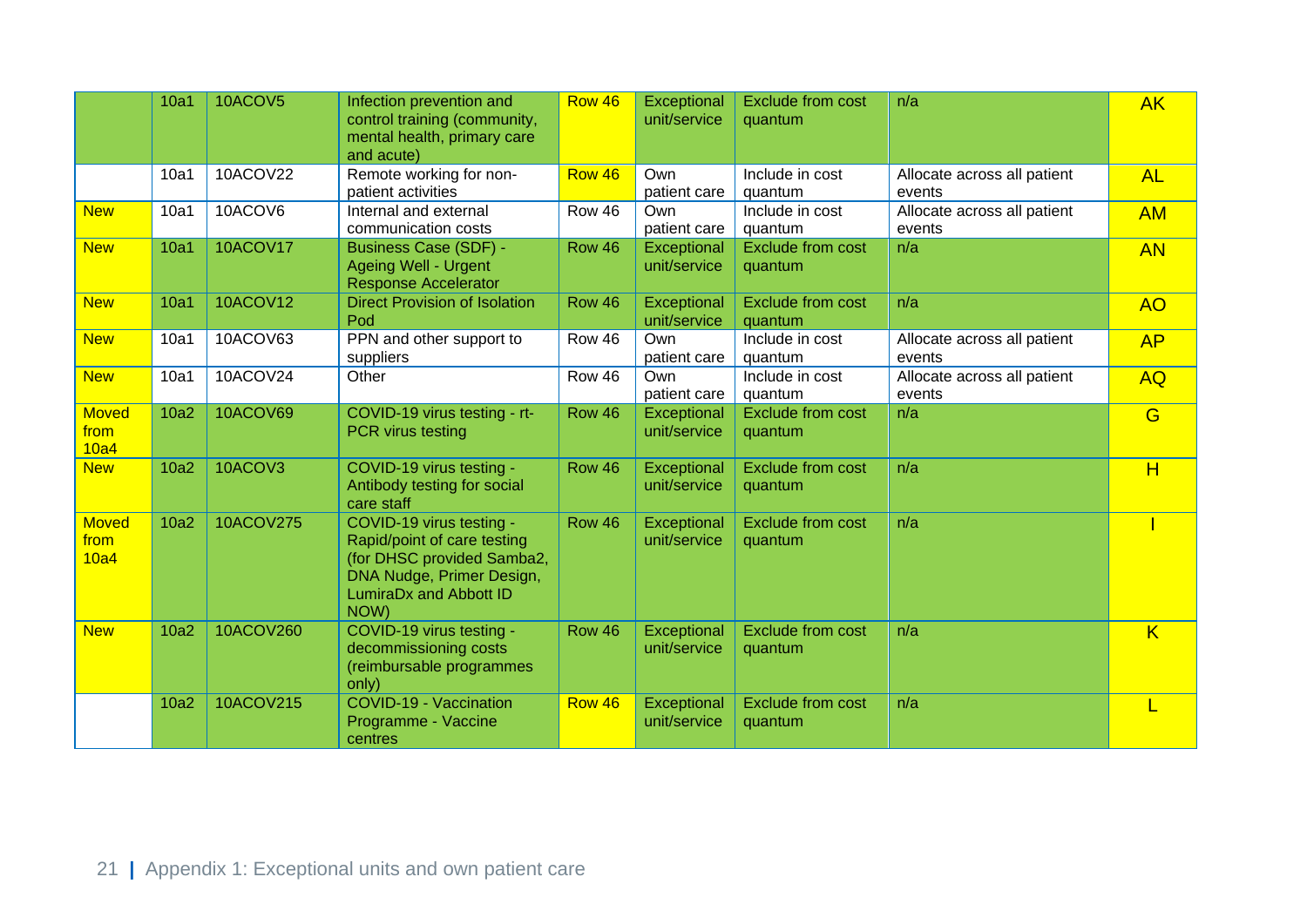|                | 10a2 | 10ACOV225        | COVID-19 - Vaccination<br>Programme -<br>Provider/hospital hubs                                    | Row 46        | Exceptional<br>unit/service | <b>Exclude from cost</b><br>quantum | n/a                                                                                                    | $M$            |
|----------------|------|------------------|----------------------------------------------------------------------------------------------------|---------------|-----------------------------|-------------------------------------|--------------------------------------------------------------------------------------------------------|----------------|
|                | 10a2 | 10ACOV230        | COVID-19 - Vaccination<br>Programme - Local<br>vaccination service                                 | Row 46        | Exceptional<br>unit/service | <b>Exclude from cost</b><br>quantum | n/a                                                                                                    | N              |
|                | 10a2 | 10ACOV235        | <b>COVID-19 - Vaccination</b><br>Programme - Lead employer                                         | Row 46        | Exceptional<br>unit/service | <b>Exclude from cost</b><br>quantum | n/a                                                                                                    | $\overline{O}$ |
|                | 10a2 | 10ACOV265        | COVID-19 - Vaccination<br>Programme - vaccination site<br>decommissioning costs                    | Row 46        | Exceptional<br>unit/service | <b>Exclude from cost</b><br>quantum | n/a                                                                                                    | P              |
|                | 10a2 | 10ACOV240        | COVID-19 - Deployment of<br>final year student nurses                                              | Row 46        | Own<br>patient care         | Include in cost<br>quantum          | Allocate across service areas<br>where possible. If not<br>possible, allocate across all<br>admissions | Q              |
| <b>New</b>     | 10a2 | 10ACOV250        | COVID-19 - repatriation<br>costs                                                                   | Row 46        | Exceptional<br>unit/service | <b>Exclude from cost</b><br>quantum | n/a                                                                                                    | R              |
|                | 10a2 | 10ACOV255        | COVID-19 - International<br>quarantine costs                                                       | Row 46        | Exceptional<br>unit/service | <b>Exclude from cost</b><br>quantum | n/a                                                                                                    | S              |
|                | 10a2 | 10ACOV245        | <b>COVID-19 - Seacole Centre</b><br><b>Headley Court</b>                                           | Row 46        | Exceptional<br>unit/service | <b>Exclude from cost</b><br>quantum | n/a                                                                                                    | $\mathsf T$    |
|                | 10a3 | 10ACOV304        | <b>COVID-19 Nightingale Total</b><br>(Incremental)                                                 | Row 46        | Exceptional<br>unit/service | <b>Exclude from cost</b><br>quantum | n/a                                                                                                    | M              |
| <b>Retired</b> | 10a4 | 10ACOV320        | COVID-19 virus testing - rt-<br>PCR virus testing - locally<br>procured reagents                   | <b>Row 62</b> | Exceptional<br>unit/service | <b>Exclude from cost</b><br>quantum | n/a                                                                                                    |                |
| <b>Retired</b> | 10a4 | <b>10ACOV325</b> | COVID-19 virus testing -<br>Rapid/point of care testing -<br>locally procured reagents<br>costs    | <b>Row 62</b> | Exceptional<br>unit/service | <b>Exclude from cost</b><br>quantum | n/a                                                                                                    |                |
| <b>Retired</b> | 10a4 | 10ACOV330        | COVID-19 virus testing -<br>Rapid/point of care testing -<br>all other locally procured<br>devices | <b>Row 62</b> | Exceptional<br>unit/service | <b>Exclude from cost</b><br>quantum | n/a                                                                                                    |                |
| <b>Retired</b> | 10a4 | 10ACOV335        | NIHR SIREN testing -<br>research staff costs                                                       | <b>Row 62</b> | Exceptional<br>unit/service | <b>Exclude from cost</b><br>quantum | n/a                                                                                                    |                |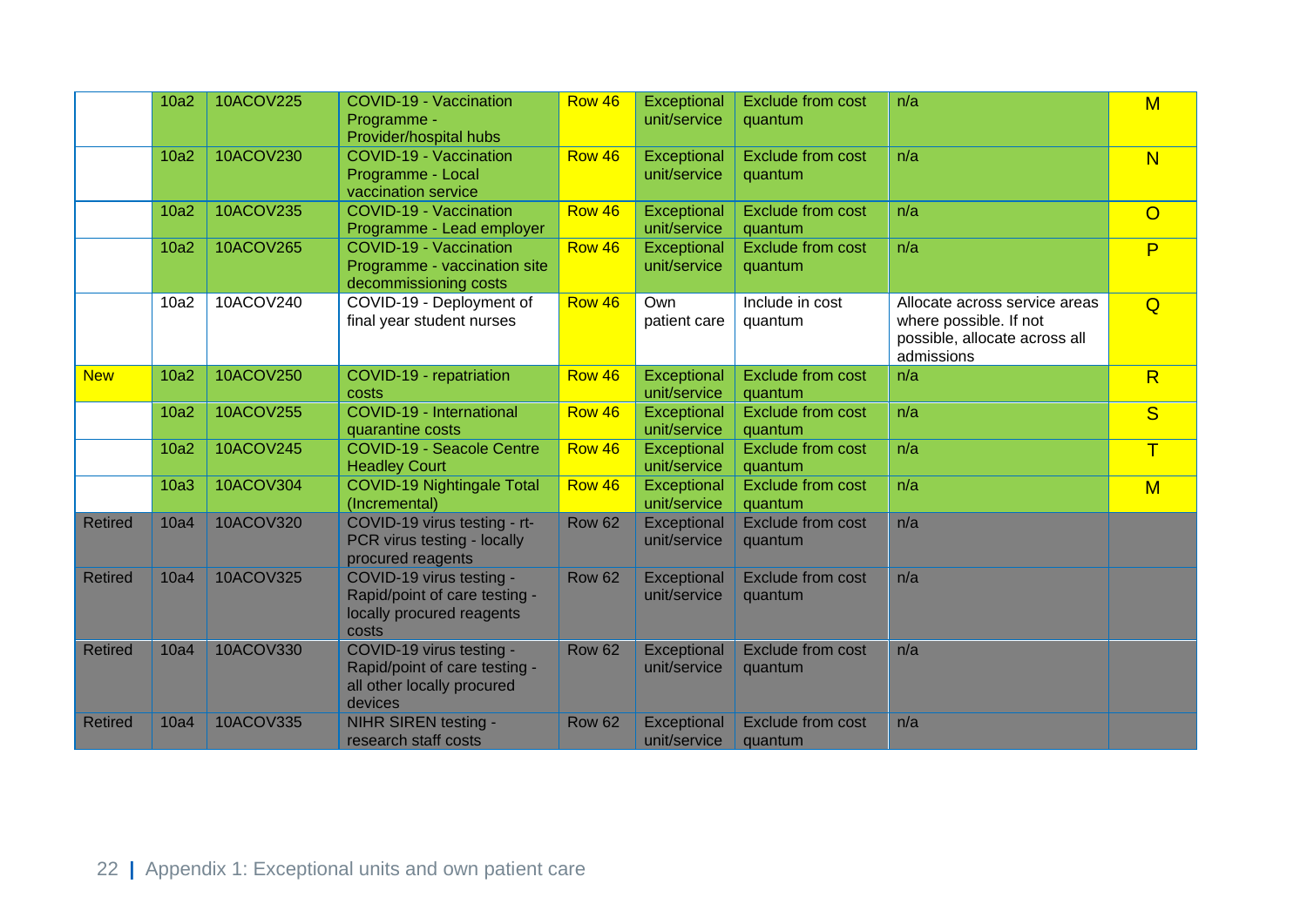|                | 10a4 | 10ACOV220       | NIHR SIREN testing -<br>antibody testing only | <b>Row 62</b> | Exceptional<br>unit/service | Exclude from cost<br>quantum        | n/a                                                                                                           |  |
|----------------|------|-----------------|-----------------------------------------------|---------------|-----------------------------|-------------------------------------|---------------------------------------------------------------------------------------------------------------|--|
| <b>Retired</b> | 10a4 | 10ACOV340       | <b>Antibody Assays</b>                        | <b>Row 62</b> | Exceptional<br>unit/service | <b>Exclude from cost</b><br>quantum | n/a                                                                                                           |  |
| <b>Retired</b> | 10a1 | <b>10ACOV55</b> | Long COVID                                    | <b>Row 46</b> | Own<br>patient care         | Include in cost<br>quantum          | Allocate according to Costing<br>Process standards. These<br>patients should be within the<br>trust activity. |  |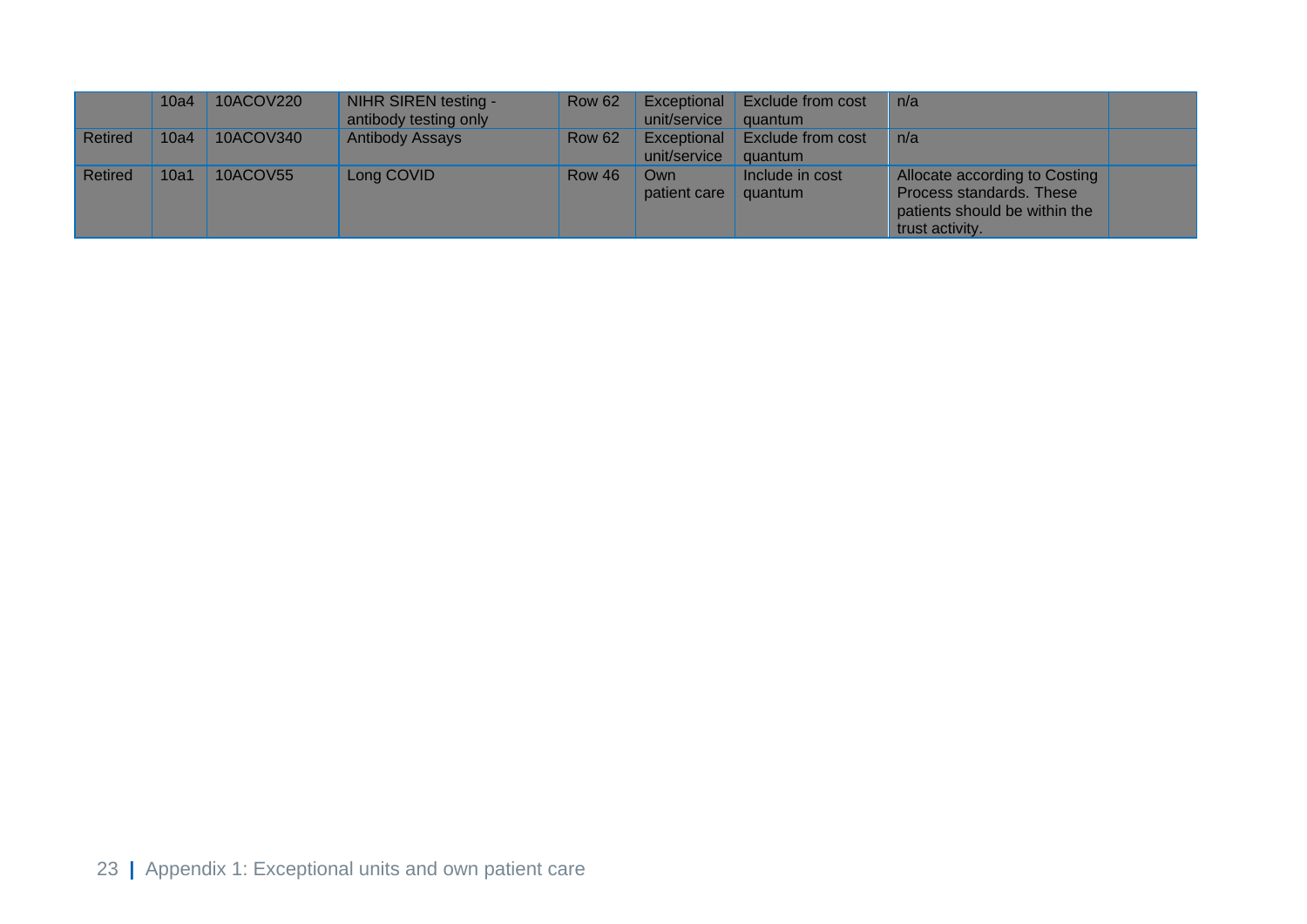# <span id="page-24-0"></span>Appendix 2: Glossary

This summary works with the main [Costing glossary.](http://www.england.nhs.uk/approved-costing-guidance-2022) These terms relate specifically to the impact of the COVID-19 pandemic.

| <b>Term</b>                                             | <b>Definition</b>                                                                                                                                                                                                                                                                                                                                                                                                                                                                                                                                                                                                                                                                                                  |
|---------------------------------------------------------|--------------------------------------------------------------------------------------------------------------------------------------------------------------------------------------------------------------------------------------------------------------------------------------------------------------------------------------------------------------------------------------------------------------------------------------------------------------------------------------------------------------------------------------------------------------------------------------------------------------------------------------------------------------------------------------------------------------------|
| <b>COVID-19</b><br>outbreak                             | The period during which the COVID-19 virus impacted those in the UK and<br>the healthcare services. Dated from March 2020, and at the time of<br>publication the impact was still ongoing.                                                                                                                                                                                                                                                                                                                                                                                                                                                                                                                         |
| COVID-19<br>patient                                     | A patient clinically coded as either confirmed with the virus or suspected of<br>having COVID-19. Once the coding no longer codes them as confirmed or<br>suspected, they are no longer classified as COVID-19 for costing<br>purposes.                                                                                                                                                                                                                                                                                                                                                                                                                                                                            |
| <b>Exceptional</b><br>service/unit                      | A service set up specifically for the COVID-19 outbreak (Nightingale units)<br>and not relating to the organisation's own patient care (even if these units<br>were subsequently used for non-COVID-19 patients).<br>Or<br>A trust service such as pathology laboratories providing COVID-19 testing<br>for patients not considered 'own patient care', eg care homes, mental<br>health and community trusts.<br>Patients seen by these services are not part of the 'normal' commissioned<br>patient services outside the COVID-19 work. The service is usually funded<br>centrally outside normal commissioner or provider-to-provider contracts.<br>The cost must have been included in the PFR during 2021/22. |
| <b>Pandemic</b>                                         | A pandemic is the worldwide spread of a new disease.                                                                                                                                                                                                                                                                                                                                                                                                                                                                                                                                                                                                                                                               |
| <b>Provider</b><br>finance return<br>(PFR)              | The monthly finance return submitted by trusts and foundation trusts to<br>NHS England and NHS Improvement Finance Department                                                                                                                                                                                                                                                                                                                                                                                                                                                                                                                                                                                      |
| <b>Relaxation of</b><br>the costing<br><b>standards</b> | We are not removing the need to follow the costing standards but accept<br>that the COVID-19 outbreak has required a more flexible approach. For the<br>2021/22 financial year, we are allowing trusts to decide where they need to<br>reduce compliance to the standards to enable a reasonable cost output. All<br>such decisions should be documented in the ICAL, to maintain appropriate<br>governance.                                                                                                                                                                                                                                                                                                       |